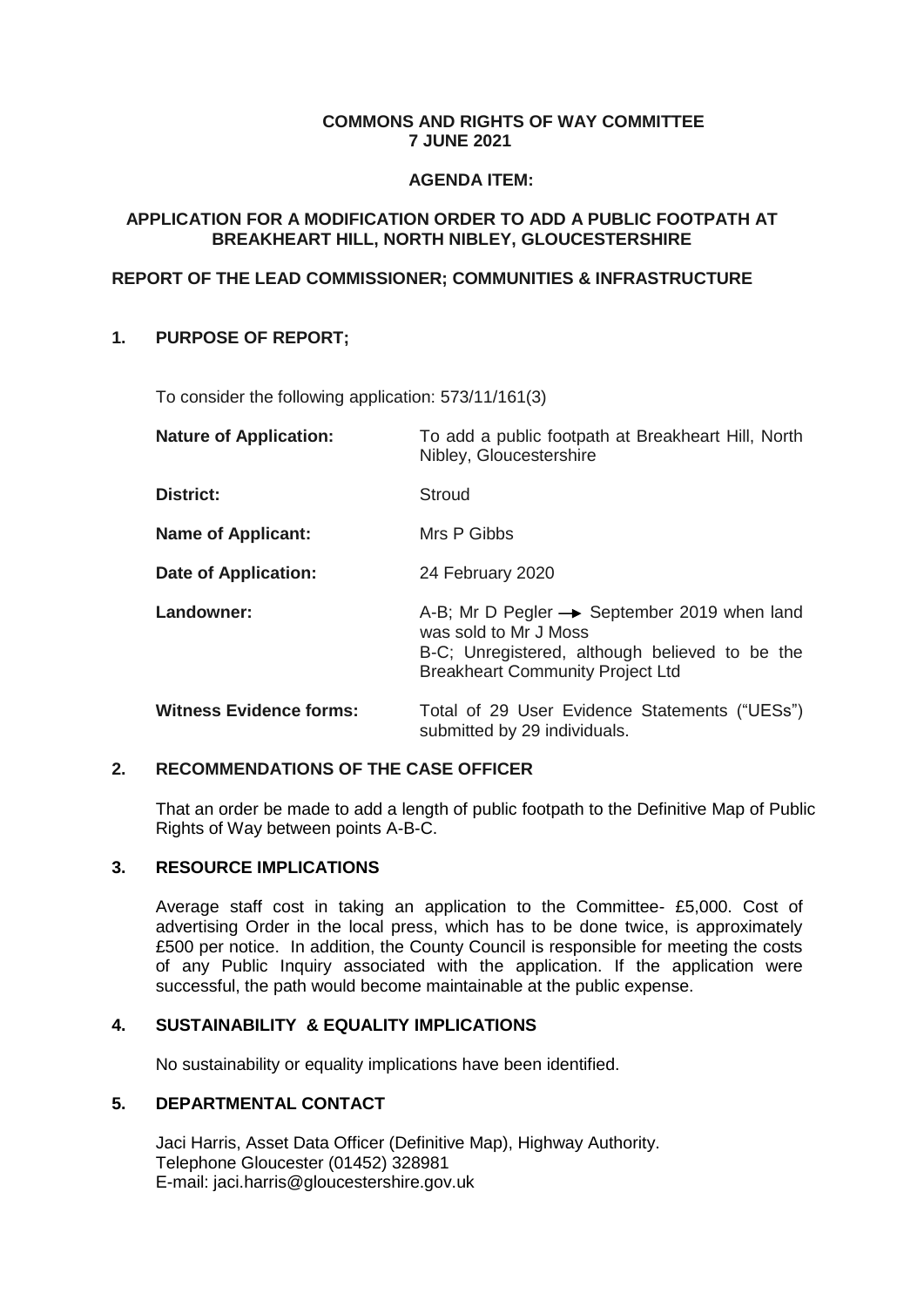# **STATUTORY AUTHORITY**

Section 53 of the Wildlife and Countryside Act 1981 imposes a duty on the County Council, as surveying authority, to keep the Definitive Map and Statement under continuous review and to modify it in consequence of the occurrence of an 'event' specified in sub section [3]. Any person may make an application to the authority for a Definitive Map Modification Order on the occurrence of an 'event' under section 53(3) (b) or (c). The County Council is obliged to determine any such application that satisfies the required submission criteria in accordance with schedule 14 of the Act.

Section 53(3)(c)(i) relates to the discovery by the Authority of evidence which (when considered with all other relevant evidence available to them) shows that a right of way that is not shown on the map and statement subsists, or is reasonably alleged to subsist, over land in the area to which the map relates.

**HIGHWAYS ACT 1980 - Section 31**: Dedication of a way as highway presumed after public use of 20 years.

- a) Where a way over any land…has been actually enjoyed by the public as of right and without interruption for a full period of 20 years, the way is deemed to have been dedicated as a highway unless there is sufficient evidence that there was no intention during that period to dedicate it.
- b) The period of 20 years…is to be calculated retrospectively from the date when the right of the public to use the way is brought into question, whether by a notice…or otherwise.

# **INFERRED DEDICATION AT COMMON LAW**

Use of a way by the public without secrecy, force or permission of the landowner may give rise to an inference that the landowner intended to dedicate the way as a highway appropriate to that use, unless there is sufficient evidence to the contrary. Unlike dedication under S.31 Highways Act 1980, there is no automatic presumption of dedication after 20 years of public use, and the burden of proving that the inference arises, rests with the claimant. There is no minimum period of use, and the amount of user which is sufficient to imply the intention to dedicate will vary according to the particular circumstances of the case. Any inference rests on the assumption that the landowner knew of and acquiesced in public use.

## **7. ISSUES TO BE DECIDED**

- **7.1** The primary issue to be decided is whether there is evidence to show that public rights subsist or are 'reasonably alleged' to subsist. It is not necessary therefore for evidence to be conclusive or 'beyond reasonable doubt' before a change to the Definitive Map and Statement ("DMS") can be made. If there is genuine conflict in the evidence, for example between the evidence of users on the one hand and landowners on the other, an order should be made so that the evidence can be tested at a public inquiry.
- **7.2** Where a Definitive Map Modification Order ("DMMO") is made, the process allows for objections to the order to be submitted. Further evidence could potentially be put forward for examination along with an objection. In these circumstances, the County

**6.**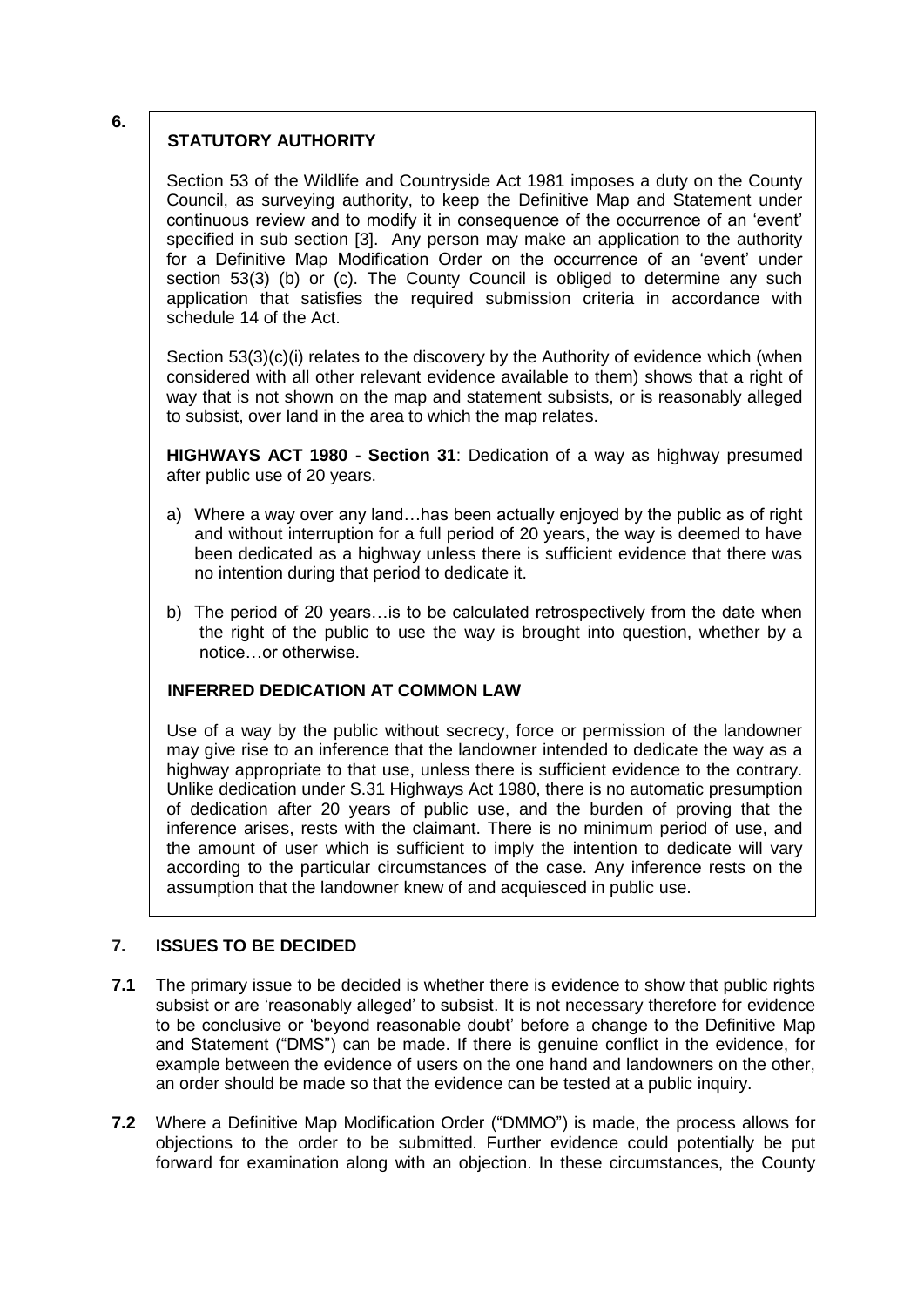Council cannot confirm the order, and the matter would need to be referred to the Secretary of State.

- **7.3** Where an order has been made and no objections are received, the Order Making Authority ("OMA") can confirm it.
- **7.4** In the event of an application under Section 53 being refused, the applicant has the right to appeal against the decision to the Secretary of State, who may direct the OMA to make the order that is sought.

# **REPORT**

# **8. BACKGROUND**

- **8.1** A location map at scale 1:10,000 is attached **JH1** showing the position of Breakheart Hill, North Nibley, immediately south of Dursley and found within Ordnance Survey Grid Square ST 7596.
- **8.2** The DMMO application made by Mrs Gibbs on 24 February 2020, included Form 1 and an accompanying plan, drawn at 1:2500 scale, of the claimed path which is highlighted in magenta. Form 3 was also supplied, certifying that the application had been served upon:-
	- Mr Julian Moss, c/o Mr Pierre Bell, Langford Mill, Charfield, Road, Kingswood &
	- Severn Trent Water Ltd.
- **8.3** Part of the land over which the claimed path crosses is unregistered. Authorisation was therefore granted for Form 2; 'Notice to Owners and Occupiers' to be posted at the end of the claimed route.

## **9. DESCRIPTION OF CLAIMED PATH**

- **9.1** In Form 1 of the application, Mrs Gibbs stated that the claimed path connected CNN9 to CNN10. The accompanying plan however, appended **JH2** to this report, identified the claimed path as a straight diagonal line across the field incorporating approximately 40m of designated Public Footpath CNN9 (part of which was legally diverted around the reservoir in 1979). This 40m section of path is annotated by the Case Officer for identification purposes only as running between points X and Y. The Definitive Map provides conclusive evidence as to the status of this section of claimed path designated as Public Footpath CNN9 (without prejudice to higher rights). The user evidence submitted has been of pedestrian use only and so this report does not need to give any further consideration to this section of path.
- **9.2** With regard to the opposite end of the claimed route near CNN10, the applicant identified a path that appeared to pass through the field boundary south of the field gate before connecting with Public Footpath CNN10. In addition to the application, Mrs Gibbs also submitted a User Evidence Statement ("UES") and in response to Q.3; describe the application route, responded "*This is indicated on the attached map from stile to stile…"* Applicants are not expected to be cartographers and therefore an email dated 30 March 2021 was sent to Mrs Gibbs seeking clarification of the route used at this point. Two maps were attached, one of the route as originally claimed and the other as appended **JH3** to this report which shows the path connecting with the track at a section of fencing adjacent to the field gate which is referred to as a 'stile' by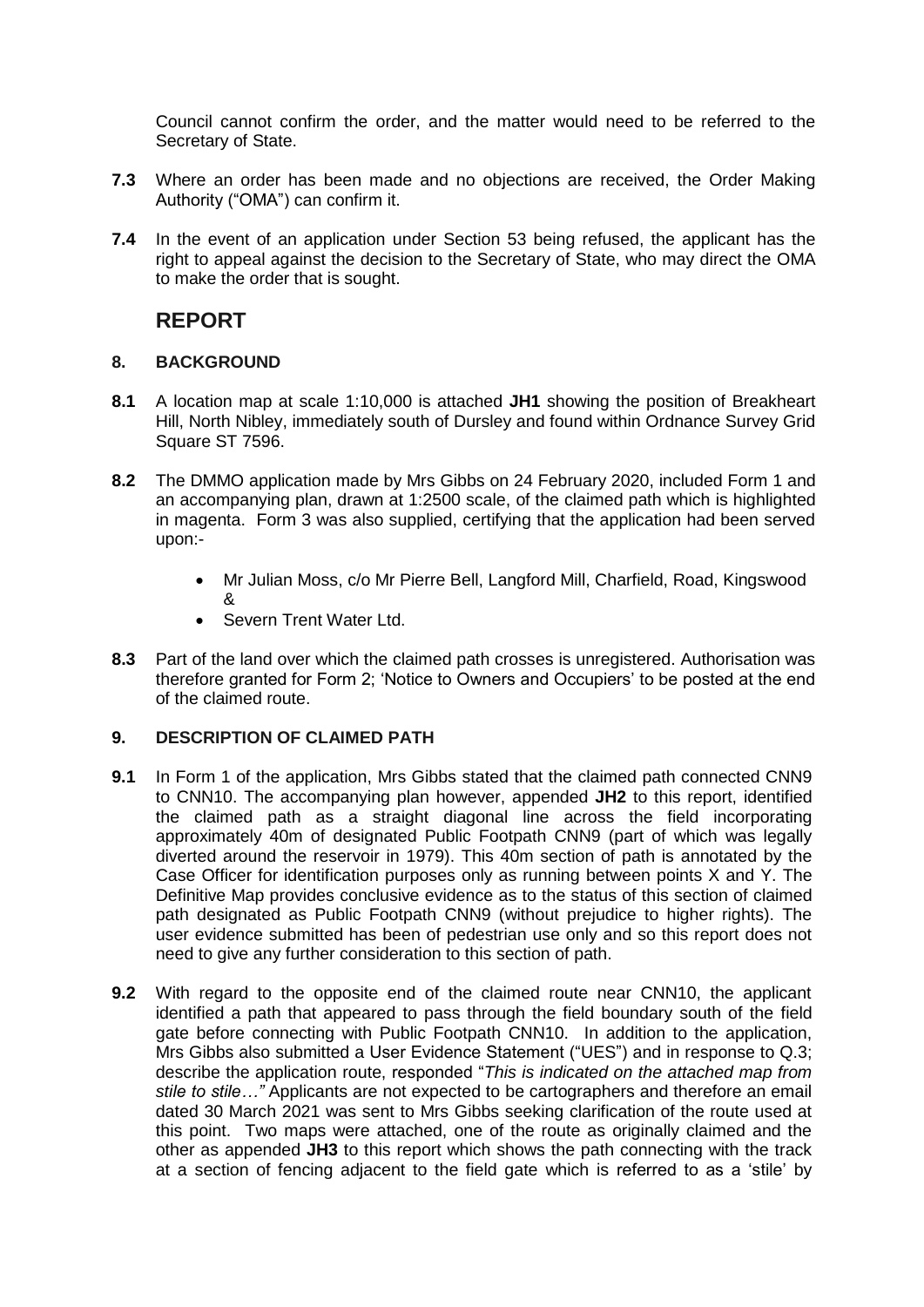nearly everyone associated with this application including the current landowner, Mr Moss, before then proceeding along the track to connect with Public Footpath CNN10. The applicant was asked to clarify which route she used. She responded on 31 March 2021 stating "*The route I took was A to B and B to C and always over the stile".* This statement confirms the route used as that shown on the plan appended **JH3**.

- **9.3** Appendix **JH3** is drawn at a scale of 1:1250 which more accurately reflects the path used. The route of the claimed path is shown A-B-C and does not include the 40m section of path currently designated as Public Footpath CNN9.
- **9.4** The field over which the claimed path crosses was visited on 21 January 2020 and then again on 1 March 2021. Using appendix **JH3** as a reference, a description of the path follows;
- **9.5** The claimed path commences at a point marked A on the said plan at Ordnance Survey Grid Reference (OSGR) ST7569/ 9657 at its junction with Public Footpath CNN9. It runs in a generally east north easterly direction for approximately 138 metres across the field to a point marked B on the said plan at OSGR ST7583/ 9659. The path then continues for a further 8m in a generally easterly direction to a point marked C on the said plan at OSGR ST7584/ 9659 at its junction with Public Footpath CNN10. A stile is located at point A and a 'stile' (as referred to in paragraph 9.2, without a step) is located at point B adjacent to an old padlocked wooden field gate. The claimed path viewed from points A and B could be identified on the ground and was found to be unenclosed and unsurfaced across a grass field.
- **9.6** The current landowner, Mr Moss, has confirmed that he installed a stock fence and 2 padlocked wooden field gates in October 2019 and planted a mixed native hedge one month later around the field as indicated on **JH3**. This work resulted in the obstruction of the claimed path running diagonally A-B across the field. Nonetheless, the inspections carried out in January 2020 and March 2021 both showed evidence of use of the path as claimed across the field.
- **9.7** A track, as shown by a dotted red line on **JH3,** is set out around the perimeter of the field between the natural field edge and the stock fence installed and the hedgerow planted in 2019. Part of this track has served for many years as private access to the reservoir but now additionally serves as the route of a signed permissive path provided by the current landowner, Mr Moss. White directional waymarks have been erected along the route stating *'Permissive Footpath'.*
- **9.8** Land Registry records that Mr Moss has held title to the field over which this claimed path crosses since 19 September 2019. Prior to this, the land was for many years in the ownership of the Pegler family. Mr Moss helpfully provided the following information with regard to past ownership; Mr Frederick Thomas Pegler owned the field from 1939 – 1996 and Mr Dennis Pegler owned it from 1996 – 2019. Land Registry records an easement in favour of Severn Trent along the northern perimeter of the field to facilitate access to the reservoir.
- **9.9** The claimed route forms part of;
	- The Lantern Way, a 14 mile circular path, launched by 'Dursley Welcomes Walkers' in August 2015. The applicant advised in an email dated 5 January 2020 that stickers fixed to waymarkers at either end of the path to promote the Lantern Way were removed and replaced by the 'Permissive Path' sign. Lantern Way signs were reintroduced but were again removed shortly thereafter.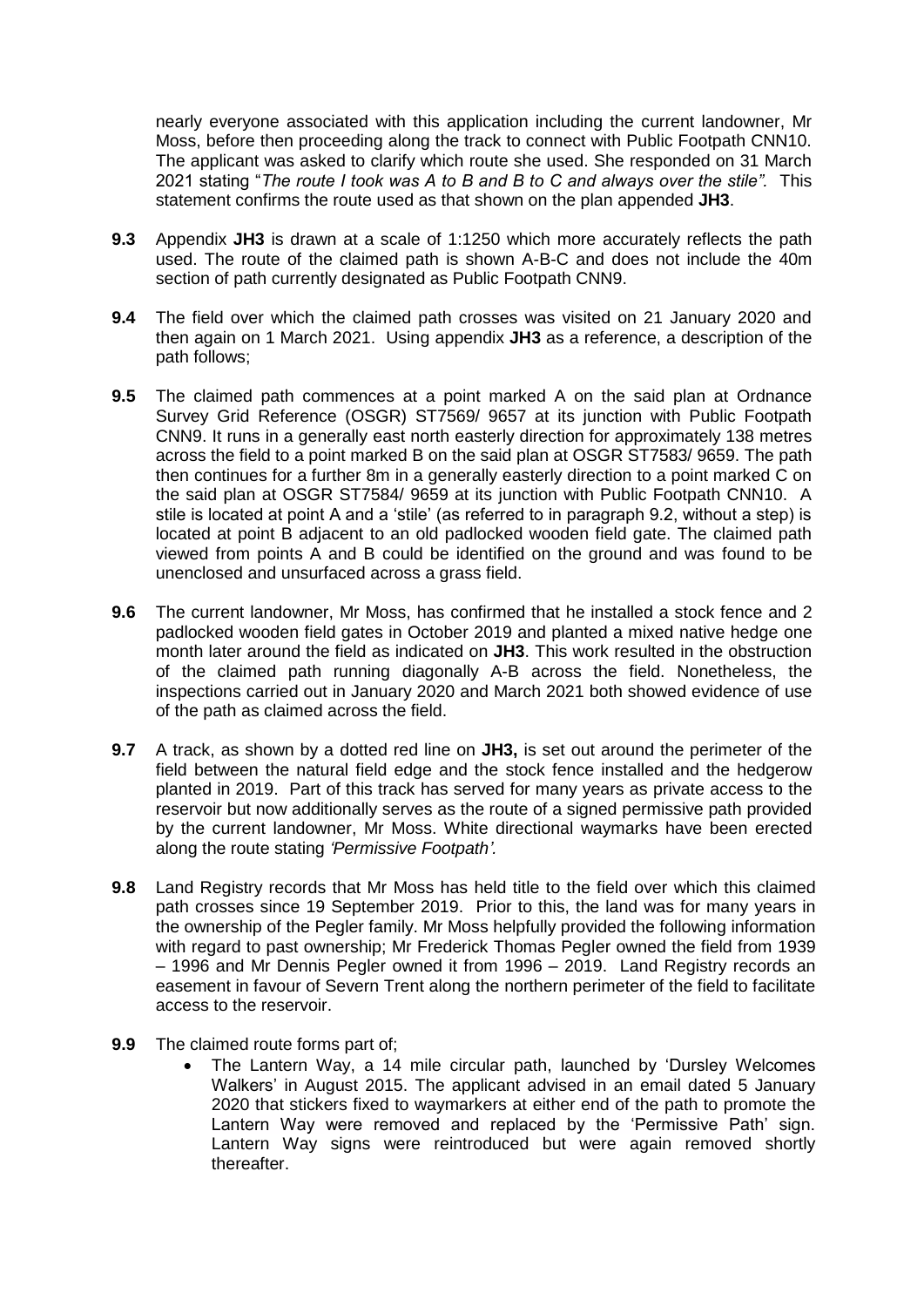- The Breakheart Trail, a 3 mile circular walk set up by 'Dursley Welcomes Walkers' in 2016.
- Dursley Dozen Run set up by the Dursley Running Club, in 1989.
- "*12 Favourite Walks in the South of Gloucestershire",* a walks booklet, first published in 1995 by the Ramblers Association which included the claimed path in walk No.9; *'Dursley – Waterley Bottom'*. A second edition of this booklet dated 2007 included the claimed path in walk No.12; '*Dursley Woods and Waterley Bottom'.*
- **9.10** Photos taken on 21 January 2020 and 1 March 2021, showing the character of the claimed path, are held **JH4.1 - 4.8.**

#### **10. DOCUMENTARY EVIDENCE**

- **10.1 Under Section 32 of the Highways Act 1980, when determining whether a way has or has not been dedicated as a highway, or the date on which such dedication, if any, took place, shall take into consideration any map, plan or history of the locality or other relevant document which is tendered in evidence, and shall give such weight thereto as the court or tribunal considers justified in the circumstances, including the antiquity of the tendered document, the status of the person by whom and the purpose for which it was made or compiled, and the custody in which it has been kept and from which it is produced.**
- **10.2** A report was commissioned of Gloucestershire Archives. The report received on 24 September 2020 is appended as a background paper to this report. The County Archivist has examined sources to see if this path is marked in any way and has identified other sources which might be useful in establishing the status of any right of way along this route. These sources have then been checked and added to by the Case Officer. Historic documents such as Tithe, Inclosure and Finance Act maps do not show the claimed path. However, the 1950's statutory process of compiling the DMS (legal record of public rights of way) provides background information with regard to the claimed path and details a conflict within the legal record which affects it. Separately, internal files belonging to Gloucestershire County Council suggest a level of concern held by the Ramblers' Association and North Nibley Parish Council with regard to the obstruction of Public Footpath CNN9 and their interest in the route of the claimed path over the period 1996 - 2007.

#### **10.3 County Surveyor: papers relating to survey of footpaths under National Parks and Access to Countryside Act, 1949 ("NPACA 1949"); Glos Archives.**

- **10.4** Under this legislation, all highway authorities were required to draw up a DMS which would form the legal record of public rights of way. Gloucestershire County Council initially provided parish councils in 1950 with maps to identify the paths that they considered to be public rights of way.
- **10.5** A parish meeting was required to be held before the maps were submitted to the County Council. North Nibley's Parish Council minutes of 23 January and 15 February 1951 confirm that a meeting was proposed and took place. Copies of these minutes are held as background papers to this report; *Ref; P230a (Glos Archives)***.**
- **10.6** The returned documents are referred to as 'original submissions'. North Nibley's original submission shows that the path subject to this application was not claimed. For the purpose of this report however, it is important to consider the route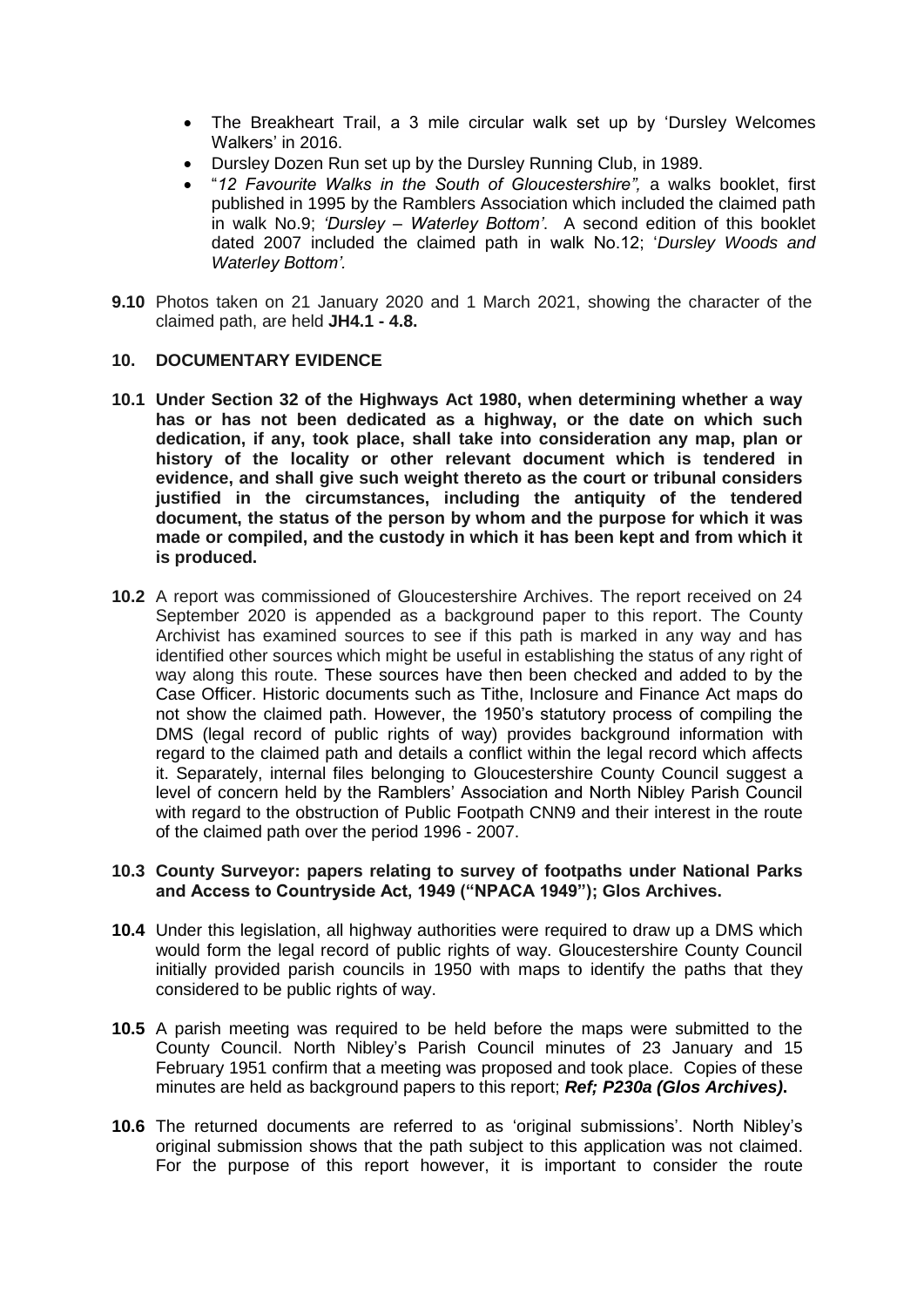designated today as Public Footpath CNN9. It was originally claimed as a bridleway and was identified by a line drawn in red ink, numbered 9 and shown running through Millend Wood around Breakheart Quarry. Importantly, the eastern end of this path is shown terminating at the end of the wood. A copy of North Nibley's original submission is held **JH5**. *Ref; 687/1/4 (Glos Archives).*

- **10.7** As a note of interest, a letter found amongst the original submission documents, dated 21 May 1952 from Tony Drake of the Ramblers Association, entitled 'Report on Parish Omissions' states with regard to Breakheart Hill (Millend Wood); "*Consider these dead–end tracks are probably private and they do not lead anywhere anyway*".
- **10.8** A requirement for a claim of presumed dedication is that the path has definite start and end termination points, either at a designated highway or a place of popular resort. Public user cannot give rise to a presumption of dedication if it does not. This was considered in Moser v Ambleside 1925, which concerned a local beauty spot, Atkin L.J. states that '*It has been suggested that you cannot have a highway except in so far as it connects to other highways. That seems to me to be too large a proposition. I think you can have a highway leading to a place of popular resort even though when you have got to the place of popular resort which you wish to see you have to return on your tracks by the same highway…*'
- **10.9** We can infer that some discussion took place with regard to the termination of the eastern end of path No.9 due to the fact that it did not end at a highway or a place of popular resort. The original submission identifies two routes drawn in pencil from the red line termination point; one of which continues in a generally north north easterly direction to connect with the 41472 highway and the other continues in a generally east north easterly direction to connect with a footpath marked with a blue pen annotated No.10.
- **10.10**The submissions once completed were collated by the Divisional Surveyor's Office at the County Council where officers would examine the returned maps, make queries and seek clarification where necessary before publishing the Draft Map. Paths were identified using purple for footpaths, green for bridleways, and green dashes for Roads used as Public Paths. They were numbered within each parish and for convenience were grouped into the areas of their former rural/ urban districts and boroughs. Therefore the claimed bridleway No.9 became CNN9 and the claimed footpath No.10 became CNN10.
- **10.11**Accompanying the draft maps were statements which recorded the detail as to the position and width of the paths shown on the map and any limitations or conditions affecting them. The relevant date of Dursley Rural District's draft map which included North Nibley is 24 September 1953.
- **10.12**The draft maps for the various districts were placed on deposit for four months during the 1953/54 period and were available for public inspection at county and district council offices. Parishes had copies covering their areas. A copy of the North Nibley Draft Map and Statement is held **JH6.1 & 2. Statement r***ef 687/1/4 (Glos Archives). Map held at Shire Hall.*
- **10.13**The draft map does not show the route of the claimed path but again it is important to note that the eastern end of CNN9, identified as a bridleway, is now shown extending beyond Millend Wood in a north north easterly direction to the 41472 highway, one of the routes marked in pencil on the original submission. (The Case officer has noted the original termination point submitted by the parish with a red X). The accompanying statement indicates that the bridleway started at the 41472 highway,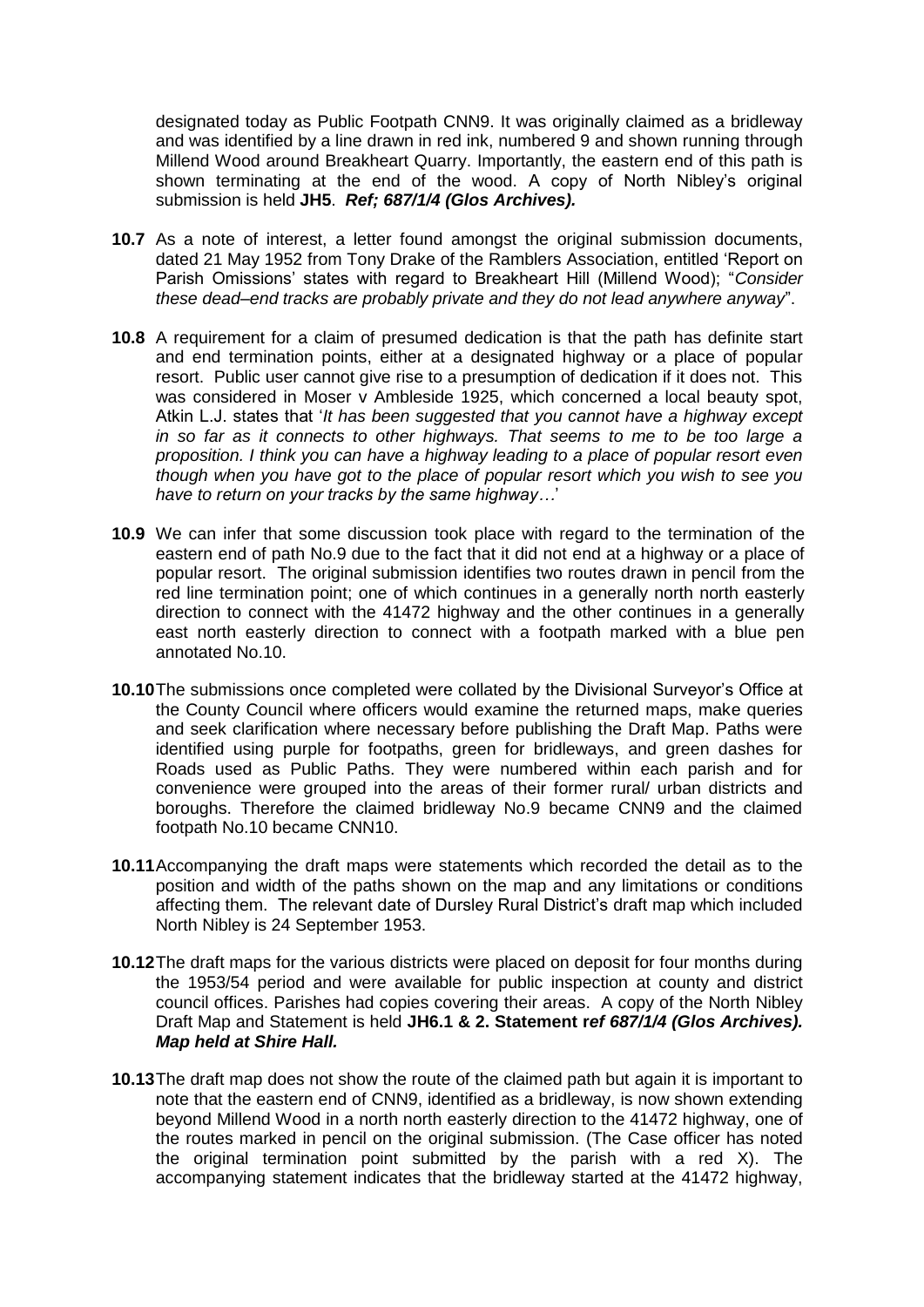crossed Millend Wood to Breakheart Hill, across field parcel numbers 717, 720a & 726 back to the 41472 highway.

- **10.14** As a result of the public consultation, an objection was received with regard to CNN9. A copy of this objection is appended **JH7**. It was received from Mr R G Kirkwood, Assistant Land Steward, Merchant Venturers, Bristol, on 22 June 1954. The complaint stated, "*That CNN9 should be shown between OS 722 & 720 and not through OS 720a. Is this a draughtsman's error?* The word '*withdrawn*' is written alongside but is crossed out. The objection has further wording added to it; *Reclassify to F.P*. Notes by the County Surveyor's department following investigation state; *Submitted by Parish Council as far only as is shown marked on OS through Millend Wood. When questioned, Parish Clerk stated that it should continue, north, as shown on the Draft Map. On site, the track* (CNN9; Case Officer's annotation) *is well worn and there is a stile at its east end. From the stile, there are plain signs of use by pedestrians in an ENE direction to a field gate which leads to the south end of CNN10. The field gate has a notice on its top bar "Please shut this gate". There is no sign of a track from the wood N to the road as indicated at present on Draft Map, nor*  is there any stile at the first boundary from the road. It would seem that the NE end of *the path, as marked on the Draft Map is an error*. *Objection held in internal GCC file.*
- **10.15**Any claims regarding omitted paths from the draft map or objections to paths shown on it were referred back to the parish councils and landowners, and agreement sought to alter the maps or secure withdrawal of the objection. Where agreement could not be reached, a hearing was arranged and Mr W.G. Milne QC, a Barrister-at-Law and an Acting County Justice, was appointed to hear the representations and objections made to the County Council in connection with the Footpath Survey and to submit his recommendations. His recommendations were in turn ratified by the County Highways Committee.
- **10.16**A Schedule of Draft Map Objections covering Dursley Rural District is held as a background paper; **Ref; K687/2/3/8 (Glos Archives).** Objection No.18 as shown on appendix **JH8,** relates to CNN9 and records two committee dates; 8-12-58 & 12-5-58 against it. The remarks column holds two sets of handwritten notes, seemingly by the same hand; in blue ink, the words; "*Parish Council agrees to CNN9 being reclassified as a footpath*" and in pencil "*and re-aligned to O.S.field No's 720a, 719 and 721*".
- **10.17**These remarks correspond with an extract of Highway Committee Minutes of 12 May 1958. Page 25 states, under sub-heading 9(1)(a); PUBLIC RIGHTS OF WAY; National parks and Access to the Countryside Act,1949; Survey of Public Rights of Way;– The Chairman presented the following Report of Mr W.G.Milne, Barrister-at-Law;- 1) The following objections and claims are either unopposed or agreed by all *interested parties, hence no hearing has been necessary. My RECOMMENDATIONS are as follows*; - In the Rural District of Dursley; Page 26 is held **JH9** and states; Objection No.18 by the Merchant Venturers. "Map No.10 – *that bridle road CNN9 in the parish of North Nibley shall be reclassified to a footpath*". Although there is no mention of the re-alignment of CNN9, the Schedule of Objections lists two separate committee date entries against objection No.18; 8 December 1958 & 12 May 1958. However, no further mention of CNN9 was found within this record. *Ref; GCC/ENV/1/1/53 (Glos Archives).*
- **10.18** The Highway Committee minutes of 9 June 1958 (point 5) include a general comment with regard to the Draft Map objections held for Dursley Rural District " *All objections in the Dursley Rural District have been referred to parish councils for observations and it is not anticipated that there will be any great difficulty in resolving*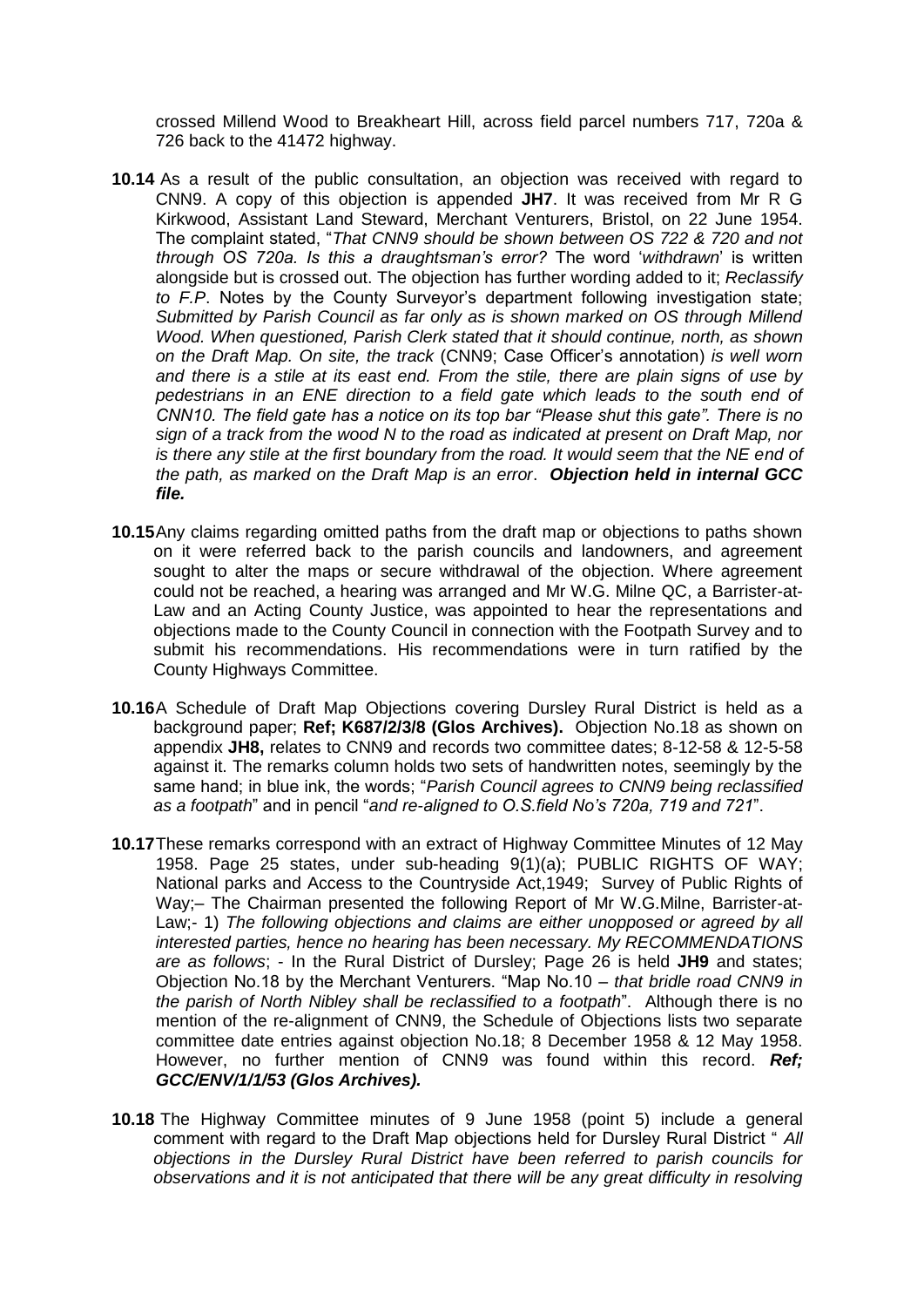*matters in this area".* An entry in the North Nibley Parish Council minutes dated 18 January 1955 (pgs188 & 190) reads; "*A letter from the County Surveyor was read stating that an objection had been made regarding a footpath on Breakheart Hill. The original Draft Map shows a path leading north through a stone wall, when the path should run eastward across the hill and then northward to the road. The Clerk reported he had visited the place and the new position was the correct path. It was decided to agree that the new position of path is correct".* A further entry dated 22 March 1955 (pages 190 & 191) reads "*A letter from Mr Boyce re footpath on Breakheart Hill was read and it was agreed that this Right of Way be in future a footpath and not a bridleway.* The parish council minute extracts are held as background papers to this report – *Ref; P230a (Glos Archives)***.**

- **10.19** The dates of these documents show that the process of addressing the Draft Map objections took years, but as stated previously, the objection with regard to CNN9 was either unopposed or agreed by all interested parties with no need for a hearing.
- **10.20** A letter from Guy. H. Davis, Clerk to the County Council, dated 22 September 1960, was sent to the objector, Mr Kirkwood, stating "*With reference to your objection dated 22 June 1954, to the draft map of public rights of way, I hereby give you notice that the County Council in pursuance of Section 29(3) of the above mentioned Act, has formally determined to modify the draft map and statement as follows; The bridle road CNN9 in North Nibley Parish should be reclassified to a footpath and realigned to O.S. field Nos. 720(a), 719 and 721"*. A copy of this response is held **JH10. Reference held on internal GCC file.**
- **10.21** Section 29(4) NPACA49, states "*Where under the last foregoing subsection the Surveying Authority determine to modify the particulars contained in the draft map and statement……(a) they shall cause notice of their determination, in such form as may be prescribed by regulations….. to be published in the London Gazette and in one or more local newspapers circulating in the area of the authority…."* Following acceptance of Mr Milne's recommendation by the Highways Committee, fresh O.S 6" 1924 edition maps were prepared called the Draft Modified Maps to reflect the determinations made following investigation at the draft map stage. These were placed on deposit for 28 days during which time any individuals could comment/ object. The date of Dursley Rural District's Modified Draft Map was 25 November 1960. Notice of the determinations was placed in the London Gazette, The Citizen and The Stroud, News and Journal on 28 October 1960.
- **10.22** The entry regarding CNN9 was as follows "*Re-classify to footpath the whole of bridle road CNN.9 from County Road 41472 at Millend Wood to the point where it re-joins County road 41472 at Breakheart Hill, and realign via O.S. field Nos. 720a, 719 and 721".* In addition to the two committee dates noted against objection No.18, this entry in the newspapers confirms that the alignment issue was determined and accepted by the Highway Committee. Unhelpfully, there is no map to confirm the route of the realigned section of CNN9. However, a compass bearing of ENE (taken from the County Surveyor's description of the used path as detailed in paragraph 10.14) from the termination point shown on North Nibley Parish Council's original submission (shown by Case Officer's X on the Draft Map **JH6.1**), suggests a route similar to that of the claimed path and follows the second route marked in pencil on the original submission. Unfortunately, although the statement was modified to correctly reflect the determination; re-classification and the re-alignment, the Modified Draft Map merely reflected the re-classification to footpath. The re-alignment of CNN9 was not shown. A copy of the Modified Draft Map is held **JH11. Ref; held in Shire Hall.**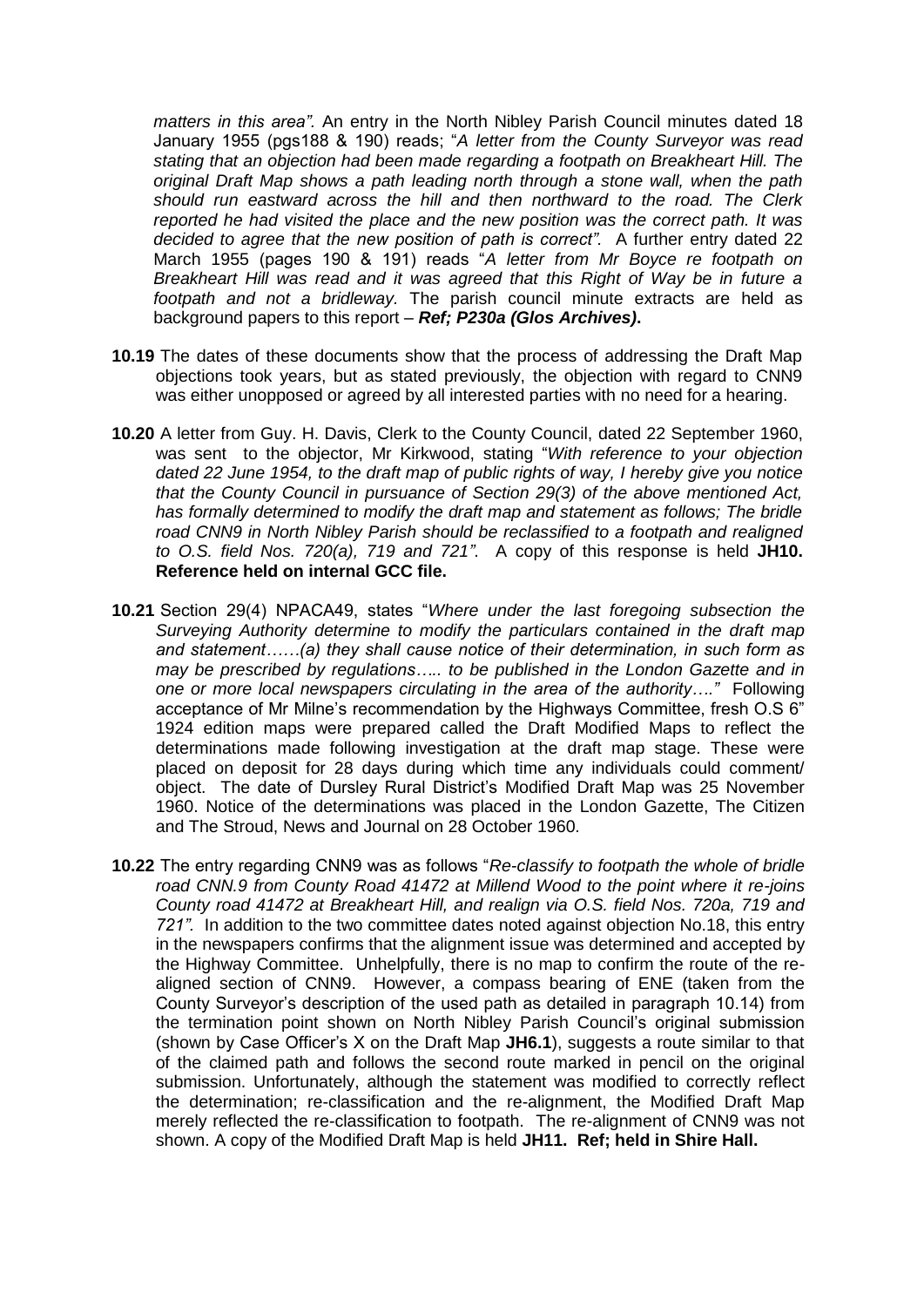**10.23**After all determinations and decisions were made, the County Council drew up the Provisional Map, dated 25 February 1966. Again this map was placed on deposit for 28 days during which time only landowners, lessees or occupiers of land could appeal to a Court of Quarter Session (later Crown Court). There are no further records of discussions under this process with regard to CNN9. Regrettably the error of not reflecting the re-alignment of CNN9 on the Modified Draft Map was transposed onto the Provisional Map and then onto the final Definitive Map dated 26 October 1973. An extract of the Provisional Map **Ref: K687/3/6 (Glos Archives)** is held **JH12** and an extract of the Definitive map and Statement is held **JH13**.**1 & 2 Ref; held at Shire Hall.**

## **10.24NORTH NIBLEY PARISH COUNCIL PAST CORRESPONDENCE**

- **10.25**There follows a record of correspondence with North Nibley Parish Council regarding the obstruction of CNN9 and use of the claimed path. *All documents referred to are held within GCC's internal working files.* Mr Powell, a North Nibley Parish and Stroud District Councillor, took a keen interest in the public rights of way network, ensuring that any obstructions were brought to the attention of the Public Rights of Way ("PROW") Team.
- **10.26**A report submitted by Mr Powell on 17 November 1999 stated with regard to CNN9; "*Eastern exit path to Stinchcombe Hill-Whiteway Road does not exist*".
- **10.27**The Case Officer investigating this application today was the PROW officer with responsibility for the network of paths in North Nibley (October 1999-2006).
- **10.28**The obstruction of CNN9 by a wall meant that the public could not access the 41472 highway. The PROW officer responded to North Nibley Parish Council by letter dated 26 November 1999 detailing the anomaly with regard to CNN9 and the claimed path on the DMS and advised that the matter had been passed to the Highway Records Team. The PROW officer further commented "*I would appreciate it meanwhile, if you could ascertain whether it is possible to walk the section of route highlighted green, as shown on the statement (i.e., 720a, 719 and 721, thereby connecting with CNN10). I feel therefore that it is reasonable for us to regard it as the intended route and therefore inappropriate to force a route through parcel number 726 (highlighted in pink)".*
- **10.29**A map under cover of a letter dated 9 December 1999 was sent by the PROW officer to Mr Powell to identify the route used by the public. The PROW officer highlighted in green the routes of CNN9 and CNN10 excluding the section of claimed path subject to this report which was highlighted pink. The field parcel numbers as recorded on the Written Statement were also provided. A copy of this map is held **JH14.**
- **10.30**Photographs taken by Mr Powell on 23 December 1999 (signed and dated on reverse) were returned to PROW on 7 January 2000 with the accompanying map annotated. On the returned map, Mr Powell had annotated the pink route drawn by the PROW officer; "*This red route not viable into 719*". He drew a second route connecting the stile at point H with the stile adjacent to the field gate at point J. Against this route he added the words "*This red route in current use*". This path follows the alignment of the claimed path. The photos are held **JH15**.
- **10.31** One of the photos identified as 'K' taken from CNN10 is of the wooden field gate and adjacent 'stile'. The route of the claimed path can be seen beyond them. The reverse of the photo states "*Westward view from the stoned area back across 720a".*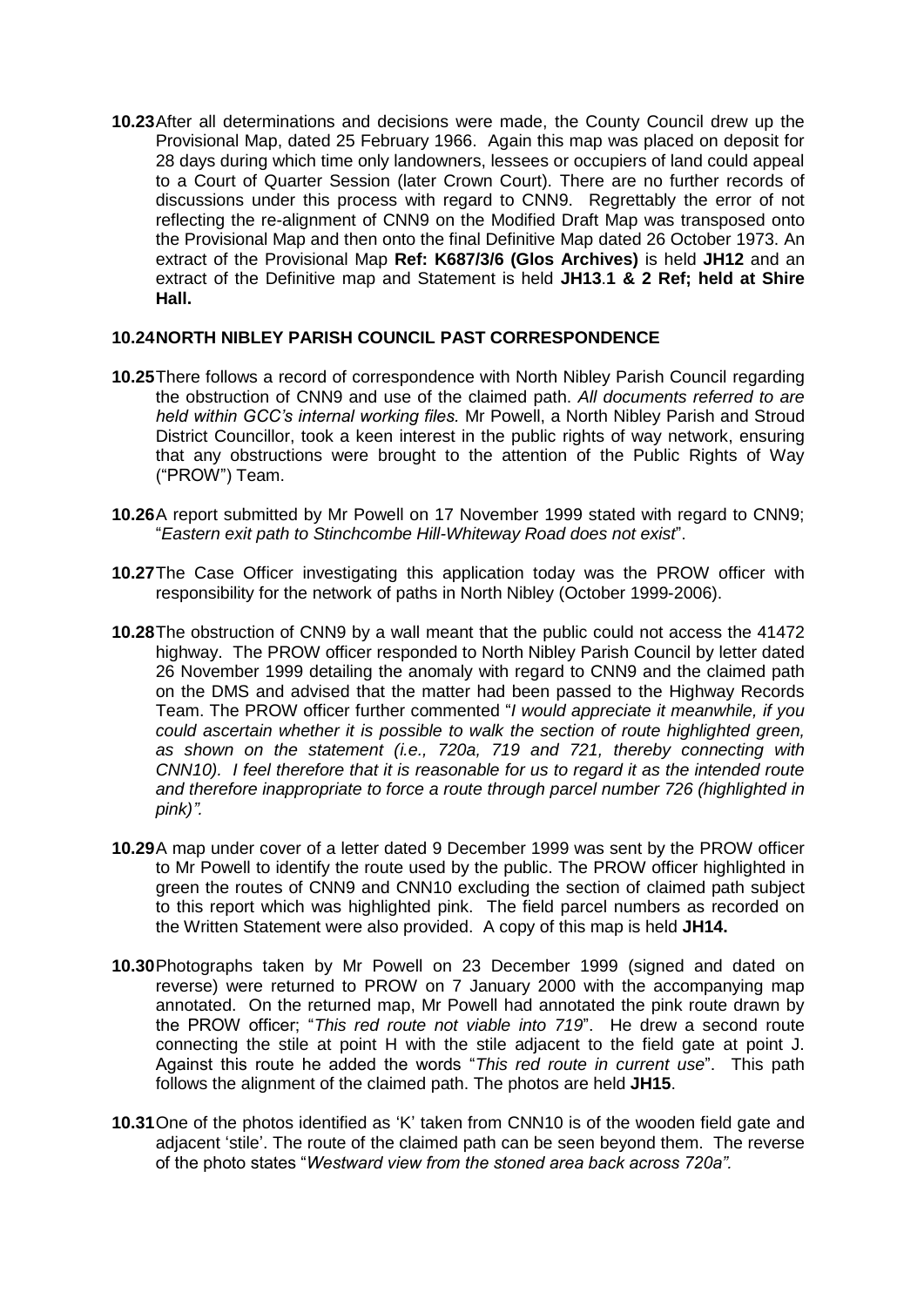- **10.32**A photo identified as 'I' appears to have been taken from the claimed path in the direction of the stile and field gate. The claimed path is apparent on the ground. The reverse of the photo is annotated "*Continuing the current path across 720A aiming towards the fence/ stile beside vehicle gate put in by Severn Trent*".
- **10.33**The PROW file details a site visit on 22 October 2003 between Mr Powell of North Nibley Parish Council and Andrew Houldey of Highway Records and Mr Hawking, Diversions Officer, Gloucestershire County Council. They all walked the route of CNN9 as shown on the Definitive Map, the line of the path referred to in the Written Statement and the route used by walkers (there is no explanation as to why there is a difference between the last two). It was suggested that the best way forward was to process a Public Path Order to extinguish the eastern section of CNN9 in favour of the route of the claimed path as used by the public. Mr Powell agreed to sound out the landowner.
- **10.34** Mr Powell wrote to Mr Houldey of Highway Records on 4 November 2003**.** The letter, copied to Mr Dennis Pegler and to the Parish Council, detailed his understanding of the problems using CNN9. He stated "*The route walkers have taken since the reservoir and its access road was built is directly across the field 920a* (Case Officer suggests that it should read 720a) *from the stile behind the quarry to the gate of the access road. On the northern side of that vehicular gate is a post and rail fence, about three feet long that the walkers use as a stile to enter the lane. From there they either turn down the bank on CNN10 to the pub or turn left on CNN10 out to the road. I have spoken to Mr Pegler and he is quite happy with the situation as currently walked and I*  have explained that you will contact him before taking the necessary steps to *regularise the situation. I am presuming that your office will bear the cost of sorting out this anomaly from the past".*
- **10.35** An Excel spreadsheet of PROW diversions includes an entry dated 25 November 2003 for the diversion of CNN9. It states "*County Council sponsored application to sort out Definitive Map anomaly at Breakheart Quarry. Waiting response from landowner*". Regrettably Mr Hawking retired many years ago and no file has been found.
- **10.36** A table of diversions was found within the PROW computer files at Gloucestershire County Council. It records that that the diversion of CNN9 was assigned to Sarah Ellis (Macaulay-Lowe). The entry states "*negotiating compensation with landowner – last correspondence 2007"*.
- **10.37** A memo on file dated 19 February 2007 from Sarah Ellis to two PROW Line Managers stated; "*You are probably aware of the anomaly that exists on part of footpath CNN9 at Breakheart Hill Quarry in North Nibley. The Definitive Map and Statement do not agree and the map shows the footpath running past a reservoir where it is then obstructed by a stone wall which has been there for many years. The public currently walk across a field belonging to a Mr Pegler of Five Acres to connect with footpath CNN10 which then leads back to the road. In 1997 this anomaly became apparent and the Parish Council and Ramblers Association got after us to sort this out. The sensible option is to divert the section of CNN9 to where the public walk across Mr Pegler's field. I met Mr Pegler today and explained the situation. Although this has been going on for a very long time, he was only made aware of this just before Christmas when I wrote to him. He will accept the diversion onto his land if we give him some compensation. He asked for £150.00. Do we do this? It does not seem*  much to sort out this long standing problem? I told him I was unable to make a *decision but would get back to him after talking to you both. The stiles at either end are not in a good condition and would need replacing with kissing gates. Mr Pegler*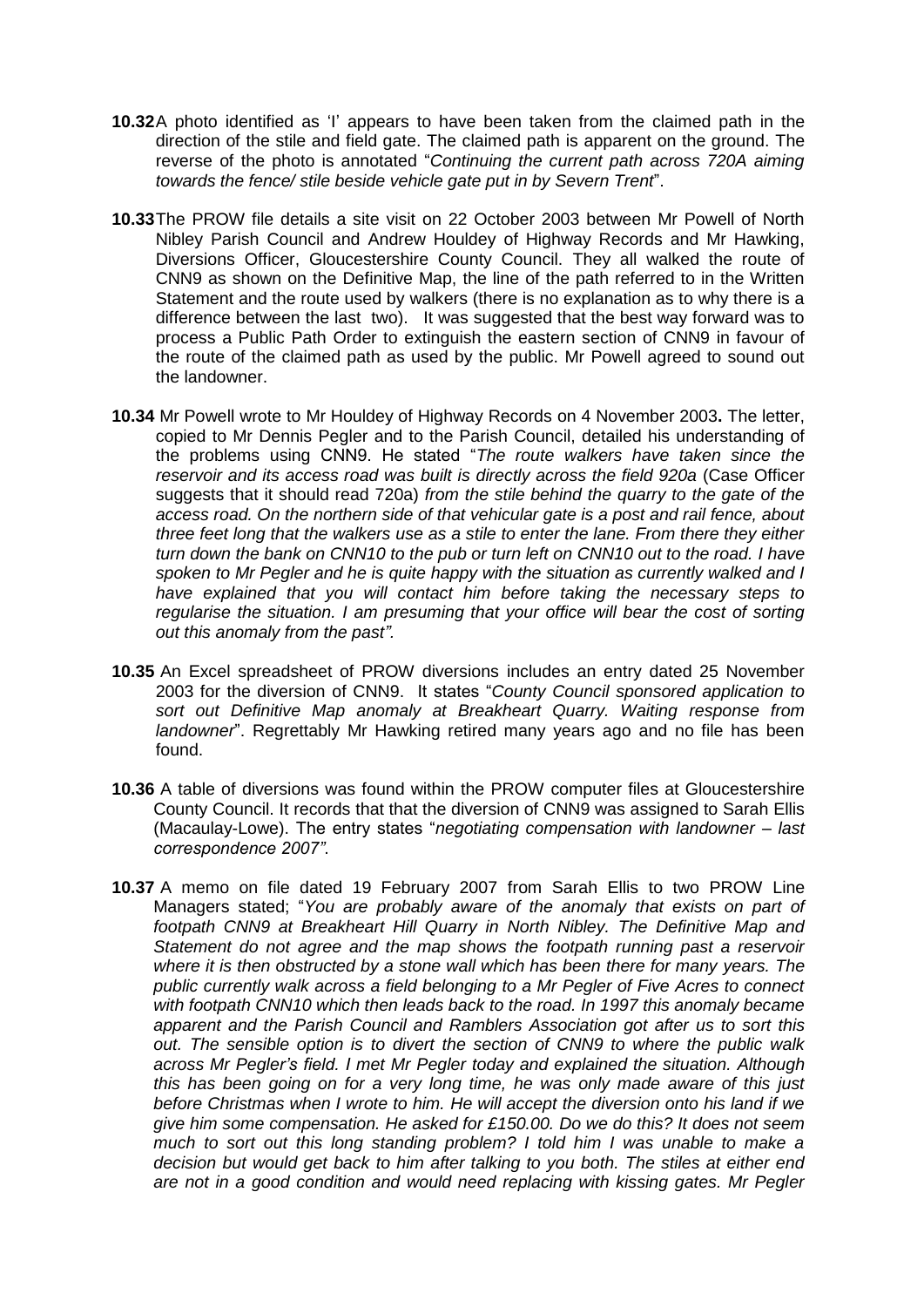*would be happy for kissing gates to be installed".* The letter referred to was dated 25 October 2006 and is held as a background paper to this report. A copy of the plan showing the proposed diversion attached to this letter is held **JH16**.

## **10.38S. COTSWOLD RAMBLERS' ASSOCIATION GROUP; PAST CORRESPONDENCE**

- **10.39**The following paragraphs detail past correspondence with the S. Cotswold Ramblers' Association Group. *All documents referred to are held within GCC's internal working files.*
- **10.40** A letter dated 17 November 1996 was received from Mrs Taylor. Accompanying her letter was a hand drawn map of paths in the vicinity of Dursley which were obstructed. The letter draws attention to the Ramblers' Association campaign in 1997 to draw attention to the number of obstructed paths still to be cleared in order to meet the Countryside Commission's aim of having the whole PROW network open by the year 2000. It states "*This Group intends to try to walk a route in the Dursley area, where there are some very long standing difficulties. Enclosed is a detailed diagram and notes as to the current state of affairs. ….."* Point G of the enclosed diagram refers to the routes of CDU72 and CNN9 recording that "*Both paths non- existent on the def. line – unofficial diversions".* The route of the claimed path is shown with an arrow pointing to it and the annotation "*unofficial diversion of CNN9*". A copy of the plan is held **JH17.**
- **10.41***A* telephone log dated 20 November 1996 is held on file from Mrs Taylor & Jack Redfern with regard to part of the route of CNN9 being non–existent. The anomaly was explained in a letter of response dated 25 February 1997 along with the assurance that the matter had been passed to Highway Records.
- **10.42**A letter dated 20 August 2001 from Mr Heaton, Footpath Secretary. He detailed the obstruction of CNN9 by the wall and advises that walkers have "*for many years gone eastwards across an open meadow with fine views southwards over Waterley Bottom, to cross a primitive stile beside a gate at point C and join CNN10….However in this case the unofficial permissive route is far preferable and in any case leads to CNN10.*  We should therefore prefer the eastern end of the PROW to be diverted to the *unofficial route. We have been unable to discover who the landowner is but there has never, as far as we are aware, been any attempt to deter walkers on the unofficial route, I have used it personally for over 20 years without let or hindrance."* A map attached to this letter which clarifies that the path referred to was the claimed path is held **JH18.** The Case Officer has marked the route A-B.
- **10.43** On 22 August 2001 Mr Heaton was advised by the PROW officer of the anomaly and advised that it had been passed to Highway Records to address.
- **10.44** On 4 August 2002, Mr Heaton wrote "……*you have indicated that the unofficial route being currently used is on the statement but not on the definitive map. It follows that the definitive route out to the road is blocked by a stone wall and at the road. The RA would prefer the unofficial route, but the current situation is highly unsatisfactory. The County has, of course, the power to require the removal of the obstructions on the definitive route or to impose a diversion. We would hope that the latter action will be followed and we look forward to a diversion being made. If this does not happen, we shall have to consider further options".*
- **10.45** Mr Poole, new Footpath Secretary, contacted the PROW team by email on 24 March 2006. He advised that the new 2007 edition of the "*12 Favourite Walks in the South of Gloucestershire" would include a walk which makes use of the claimed path. He*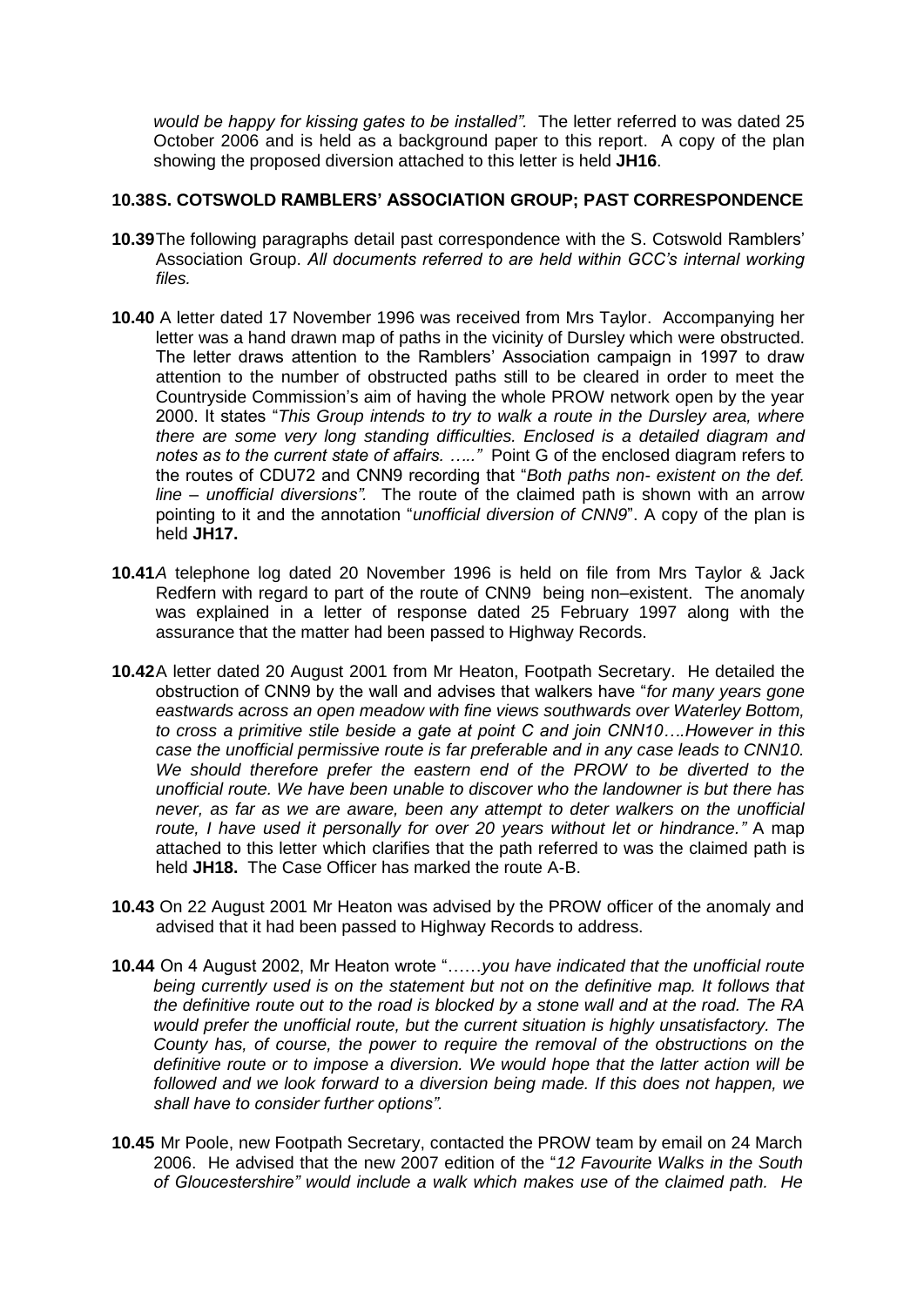*stated "In section B you will see that the walk uses path CNN9 at Breakheart Quarry and then cuts across to CNN10 to descend through the wood and field to the New Inn. On the definitive map path CNN9 bends north …. to join the road 41472, but this part is unused, as the line taken towards CNN10….. is well defined on the ground and has been used as if it were a path for many years. This anomaly has been a concern of our group footpaths subcommittee for some years now and was handled personally by Peter Heaton before he moved away…… Tony Drake has now suggested that we consider serving a s63 of the CROW Act 2000 to force some progress on this matter. I am reluctant to do this both because of your general discouragement of such action but also because re-opening on the definitive line is not really what we want to achieve. Can you see a way forward that would achieve a diversion of the path to the line used in our walk description? Failing that, could the path we used be dedicated as a permissive path of sufficient permanence that the OS would represent it with brown dashes on the Explorer Map?....*This report notes that Tony Drake referred to in this email was the same person who in paragraph 10.7 considered the paths in Millend Wood to be "*dead–end tracks are probably private and they do not lead anywhere anyway*".

#### **10.46 DOCUMENTARY EVIDENCE CONCLUSIONS;-**

- **10.47** Historic documents such as the Inclosure Award, Tithe Map and Finance Act Map do not show the claimed path.
- **10.48** The statutory process of drawing up the legal record of public rights of way in the 1950s resulted in a conflict between the Definitive Map and the Written Statement which exists today. The presumption of regularity is claimed with regard to the Written Statement which followed the regulatory process to its conclusion without further objection and would be considered to be conclusive evidence in a court of law today. The same however cannot be said for the Definitive Map which failed to show the 'determined re-alignment of CNN9' and although the paper trail suggests the intent and this report will show by means of user evidence that the claimed route was being used in the late 1950s, members of the public were denied the opportunity of making representation to the route as it should have been shown on the Modified Draft Map.
- **10.49** Nothing in the correspondence between Gloucestershire County Council and North Nibley Parish Council and the S. Cotswold Ramblers' Association Group over the period 1996 and 2007, suggests that the landowner obstructed their use of the claimed path in any way. Further the RA held internal discussions with regard to pressing GCC as Highway Authority to use its statutory powers to address the obstructions along CNN9 but ultimately chose not to do so in favour of lobbying for an official diversion to the route of the claimed path. The correspondence shows the intent of both agencies which was to have the claimed path added to the Definitive Map.

#### **11. CONSULTATION**

**11.1** North Nibley Parish Council, Stroud District Council, Severn Trent Water, The Ramblers' Association, The Cotswolds AONB, Mr Moss & Breakheart Community Project Ltd (landowners), County Councillor Cordwell, Mr Cherry and Mr Ashbee of Dursley Welcomes Walkers were consulted on 26 February and 1 March 2021. The following responses were received;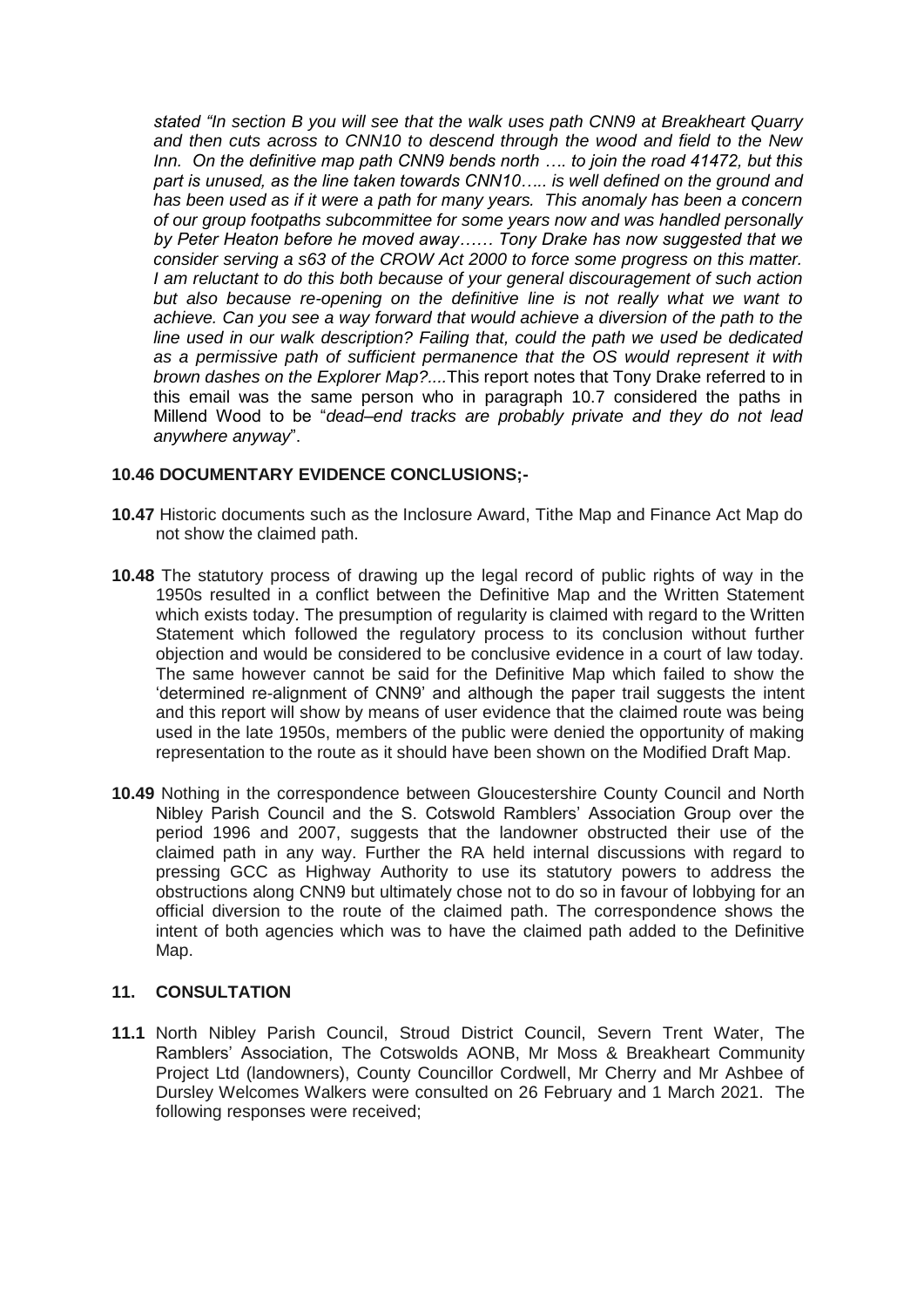**11.2 Mr Palmer of North Nibley Parish Council** responded on 28 February 2021. His comments below exclude the paragraphs which have been detailed under - North Nibley Parish Council's Past Correspondence;

CNN9; It is my understanding that the route of CNN9 was obstructed in the late 1950s when a reservoir was built there. Presumably this caused walkers to use the diagonal path east across field 7557 (720) to the farm gate at the end of the track 8467 (721). There is currently a stile at the corner of the field.

From "A Survey of the Footpaths in the Parish of North Nibley, Gloucestershire – May/June 1981".

*Circular path above Millend Wood; blocked by M.E.B. railings and deliberate inefficiency; as a consequence, no path is now possible; the East stile has been*  walled up and wires; gate spiked; entry can be gained over a crumbled wall and along edge of a field where a further wall can be gained over a crumbled wall and along *edge of a field where a further wall and dirty cattle yard prevent further progress; after this there is an official diversion by the Water Board; only part of the path exist! with a stile provided by the Water Board; after 50 yards to the South the path is obstructed again by a CEGB dump; entry to the path from the road has an (illegal) keep out sign.* So you can see how the diagonal path across the field came about.

I received a letter dated  $6<sup>th</sup>$  October 2006 ref CNN9/SKE from Sarah Ellis [Macaulay-Lowe] which says "*I am sure you are aware of an old anomaly that exists with regards to the footpath which passes around Breakheart Hill Quarry, North Nibley. Many years ago, our attention was drawn to the fact that public footpath CNN 9 had been cut off by the reservoir. A wall was built which stopped walkers from being able to use the definitive line of the footpath.*" …"*North Nibley Parish Council together with the Ramblers' Association encouraged Gloucestershire County Council to resolve this anomaly by making a Public Path Order to legally divert the obstructed length of* footpath to one which the public is now using unhindered. Unfortunately, this never *happened and we are still faced with an obstructed footpath, and the public are using a route which is not shown on the Definitive Map.*" Accompanying this letter is a map showing the replacement footpath with a dotted line crossing the field from west to east. The usage of "old anomaly" and "public is now using unhindered" shows that this route had been in use by many walkers for a considerable period of time by October 2006. A copy of this letter is held as a background paper to this report and the plan is appended **JH16.**

I can confirm that the path and stiles were in use in 2005 when I took on the responsibility for footpaths for NNPC and were clearly not new at that time.

**11.3 Mr David Ashbee of Dursley Welcomes Walkers** responded on 1 March 2021; *"I*  was told by a Nibley councillor that the landowner Mr Pegler was aware that people *used the route and gave me his phone number. When I spoke to Mr Pegler, he said that as far as he was aware, the path was now an official right of way. Rights of Way told me the proposal had stalled, perhaps on grounds of cost. So on our leaflet we had to declare it as Permissive. But Mr Pegler had no objections and seemed to think its status had already been changed. Your records should show that he applied - that would be prior to 2014".*

#### **11.4 Stroud District Council** responded on 3 March 2021;-

*Thanks for your email and my apologies for the delay in responding but I've only just returned from leave.*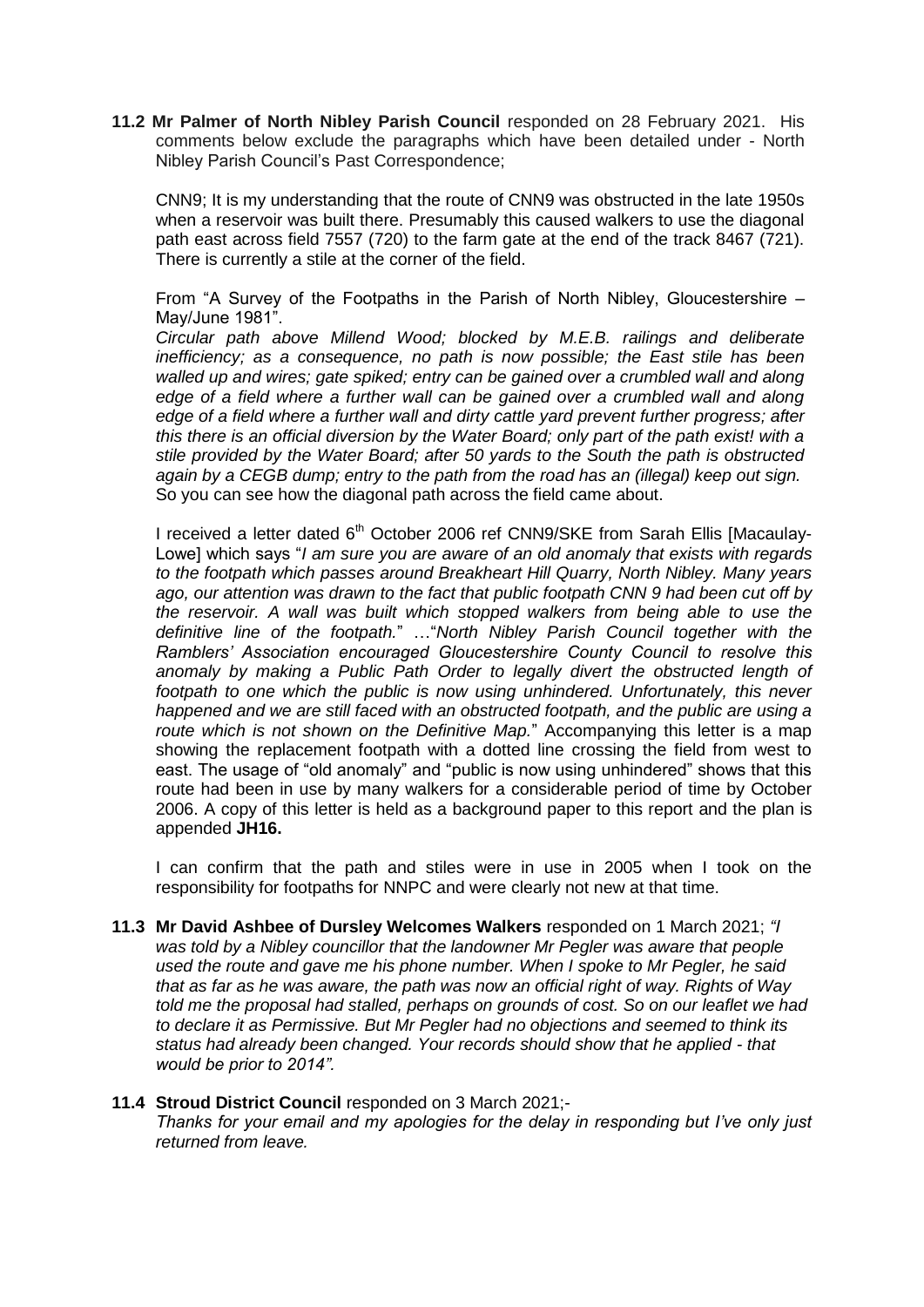*Although I was at SDC in 2015 I don't recall having any involvement in the 'Lantern Way' walk but that was probably because it didn't involve SDC's land, at least in terms of the section in question so cannot say what, if any, approach may have been made to the landowner. However having just checked the Land Registry I see it's currently registered to Julian James Moss who acquired it in Sept 2019 in*  $\frac{1}{2}$ *which case even if an approach had been made it wouldn't have been to them so it's* 

*probably academic. I attach a copy of the LR Register and Title Plan. As regards the application itself, given SDC does not own any part of route being claimed, nor owns any land in the vicinity, I can't see that it has any objections to or* 

*comments to the application and you may therefore take this email as SDC's formal response.*

*I trust that this will enable you to process the application but should you need anything further please let me know.*

**11.5 Mr Chris Cherry, Chairman of 'Dursley Welcomes Walkers'** responded to Malcolm Taylor of the Ramblers' Association on 1 March 2021;-

*Hi Malcolm,*

*Thanks for your email on the route of this path across Breakheart Hill.*

*I personally know this path very well and know that people have been walking across this field for many years, I moved to the area nearly 25 years ago and have been using it for nearly all that time. I am aware that there was no official footpath across the hill but it is not possible to follow the PROW alongside the nearby reservoir and this route, which we assumed was a permissive route, was regularly walked as it provided some wonderful views.*

*From the Dursley Welcomes Walkers aspect - when we conceived the idea of The Lantern Way our aim was to put this route onto Public Rights of Way wherever possible, if it was not possible to be on a Public Right of Way then we would seek permission from the landowners to route the path across there land. In the case of this field a telephone conversation was held with the landowner of the time (Mr Denis Pegler) and he gave permission for our Lantern Way Walkers to cross his field, he also went on to say that the route would become a public footpath.*

**11.6 Mr Cherry, Chairman to 'Dursley Welcomes Walkers'**, responded directly to GCC on 15 March 2012 to say;-

*Thank you for forwarding the letter of consultation with regard to the application for an unrecorded length of public footpath across a field at Breakheart Hill, North Nibley.*

*The path we use for the Lantern Way across the field at Breakheart Hill has been walked for many years by myself since I moved to the area around 25 years ago. We first discovered the walk when we purchased the South Cotswold Ramblers book of "12 Favourite Walks in the South of Gloucestershire" which was published in 1995.*

*When Dursley Welcomes Walkers looked at the planning for our Lantern Way walk we were keen to ensure that the walk remained on Public Rights of Way wherever possible and if the walk route did use paths that were not a PRoW then we should contact the landowner and seek permission.*

*David Ashbee has already written to you to say "I was told by a Nibley councillor that the landowner Mr Pegler was aware that people used the route and gave me his phone number. When I spoke to Mr Pegler, he said that as far as he was aware, the*  path was now an official right of way. Rights of Way told me the proposal had stalled,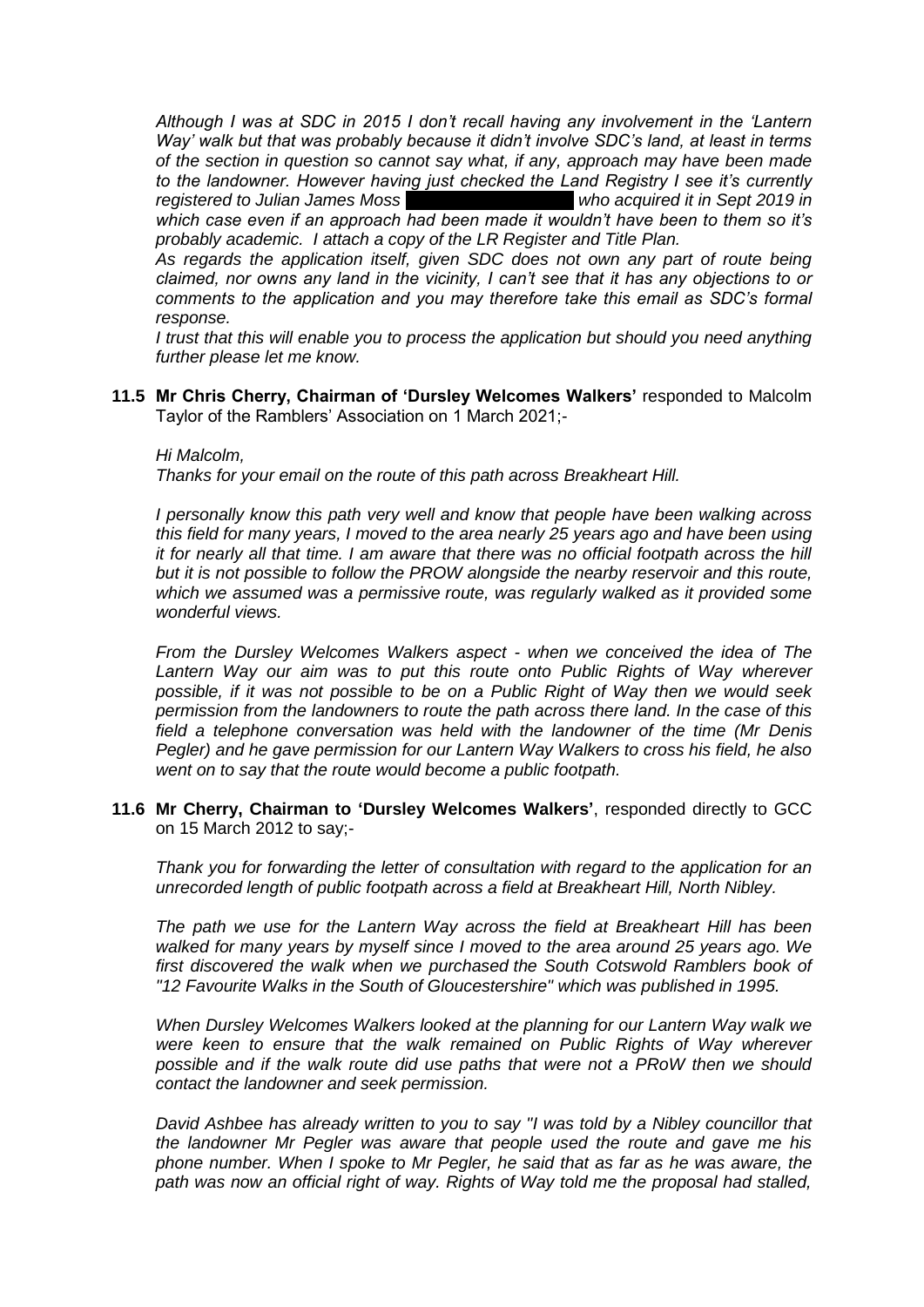*perhaps on grounds of cost. So on our leaflet we had to declare it as Permissive. But Mr Pegler had no objections and seemed to think its status had already been changed. Your records should show that he applied - that would be prior to 2014." Having obtained this permission we proceeded with our plans for The Lantern Way.*

*On another occasion, sorry I can't remember the date, but it was some years before the Lantern Way was introduced, I had a site visit concerning the footpath CNN9 as it was not possible to walk the path past the reservoir and onward top the road. We discussed the possibility of reopening the path CNN9 of formalising the walked route. The Rights of Way Officer advised that the landowner was happy with the access across his field but he did not want it to be a Right of Way. It was because of this information we obtained the permission detailed above. It does seem strange that CNN9 is still on the definitive map when it appears that no one has been able to use it/follow it for many years which is why walkers followed the path they have, across the field in question.*

## **11.7 MR MOSS, (LANDOWNER SINCE 6 SEPTEMBER 2019) EVIDENCE**

Mr Moss provided a Landowner Statement via email on 28 March 2021.

The whole response is held as a background paper to this report**.** The document consists of 19 pages of information and therefore the submitted evidence has been paraphrased. For ease of reference, the points referred to by Mr Moss on his documents have been substituted by the reference points used on appendix **JH3**. Mr Moss challenged the line of the path as portrayed by the applicant and as a result stated that he had never observed any person walking the route claimed.

Mr Moss confirmed that he put up Permissive Path signs with a route marked around the field edge on 6 September 2019.

On 10 October 2019 he erected a stock fence and gates around the field between points A-B which resulted in the public being unable to use the claimed path. In November 2019 a mixed native hedge was planted along side the stock fence. In response to Q.10, Mr Moss indicated that he had granted permission to various individuals to access the claimed route.

In response to Q.13, Mr Moss stated that he had erected green Permissive Path Notices at points A and B; first on 6 September 2019 and the second on 1 November 2019 "*in response to feedback from a walker that the time restrictions prevented her early morning walk".* White circular waymarkers with an arrow surrounded by the words 'Permissive Footpath' were erected along the field edge path alongside the green permissive path signs*.* 

Mr Moss noted the stile at point A. A waymark with an arrow pointing north with the words 'Circular Walk' around it is fixed to the stile with steel screws and on this waymark is a 'Lantern Way' sticker. This section of the trail is promoted as a permissive path.

In response to Q.15, Mr Moss stated that he had sent a s31 (6) Deposit & plan to the highway authority thereby rebutting any future claims for additional PROWs across his land at Breakheart Hill. This was however a misunderstanding and Mr Moss clarified by email of 29 March 2021 that he had not made such a deposit.

#### **11.8 WILSON'S SOLICITORS (ON BEHALF OF LANDOWNER, MR MOSS)**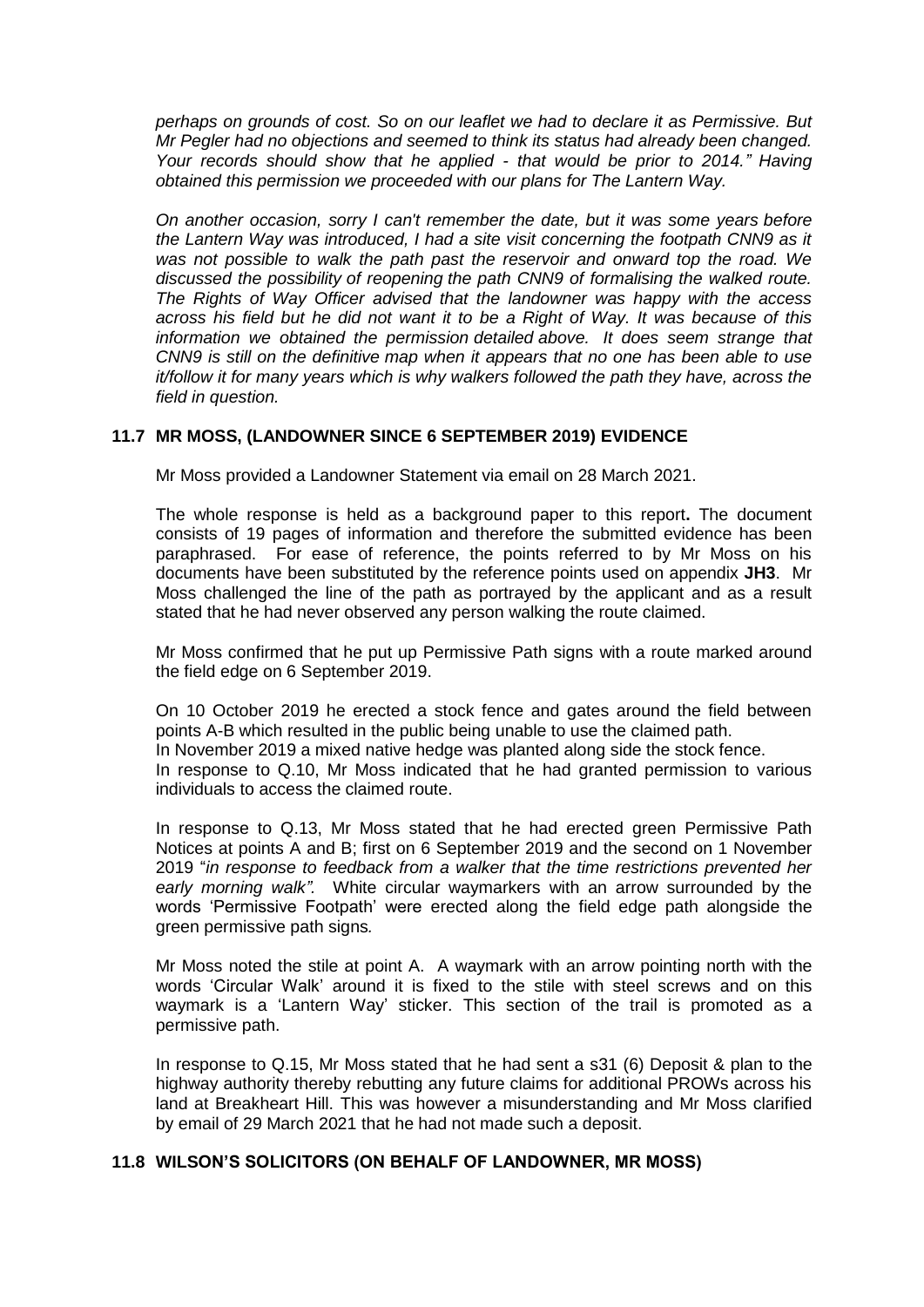Mr Moss raised a letter of objection via Wilsons ("Wilsons") Solicitors dated 21 April 2021 to the application and provided a further letter dated 26 April 2021 in reply to GCC's response of 22 April 2021, all of which are held as background papers to this report**.** A summary of the grounds stated are provided below:

 The Foot & Mouth Disease of 2001/ 2 prevented a continuous retrospective 20 year period from 2019.

 The fact that the diversion was not processed meant that there was insufficient evidence to support either a Definitive Map Modification Order or a Public Path Order because the evidence failed the 20 year statutory test and showed that there was no intention to dedicate it.

 Permission granted to the Dursley Welcomes Walkers Group for the path to be included in the Lantern Way and the Breakheart Trail walks and also to the Dursley Running Group for their annual run rebuts the statutory test.

 As a result of the above, there is insufficient user evidence to raise a claim of presumed dedication.

 Doubt was cast upon the information supplied with regard to the 'anomaly' which resulted in the conflict between the Definitive map and the Written Statement.

## **12. USER EVIDENCE**

- **12.1 Section 31(1) of the Highways Act 1980 ("s31HA80") states that where a way over any land, other than a way of such character that use of it by the public could not give rise at Common Law to any presumption of dedication, has been actually enjoyed by the public 'as of right'; without force, secrecy or permission and without interruption for a full period of 20 years, the way is deemed to have been dedicated as a highway unless "there is sufficient evidence that there was no intention during that period to dedicate it".**
- **12.2 Section 31(2) states that the period of 20 years in sub-section (1) is to be calculated retrospectively from the date when the right of the public to use the way is brought into question through an overt act by the landowner which makes it clear to the public that their right is being challenged.**

#### **12.3 When the status of the claimed route was called into question;**

The date of calling into question is simply the date when, as the result of some action, the public's entitlement to use the way was challenged. The landowner obstructed the claimed route by means of a stock fence and padlocked gate erected in October 2019 and a native hedge planted shortly thereafter.

#### **12.4 For the purpose of this report therefore the user evidence will be assessed over the 20 year period 1999-2019 leading up to the application.**

**12.5** Land Registry indicates that the land over which section B-C crosses as shown on **JH3** is unregistered. An inspection of the Rural Payments Register however records that this land is now in the ownership of the Breakheart Community Project Ltd. Historically a conveyance dated 1958, between the Merchant Venturers of the City of Bristol & Dursley Rural District, granted an easement for access to the reservoir "*along the roads or way coloured brown on the said plan*". The road referred to included the section of unregistered land B-C. It should be noted however that there is no explicit reference in section 31(1) HA80 of use having to be of a level to have come to the attention of the landowner. It does not speak of a *landowner being deemed to have dedicated* the way, but of the *way being deemed to have been dedicated*, i.e.,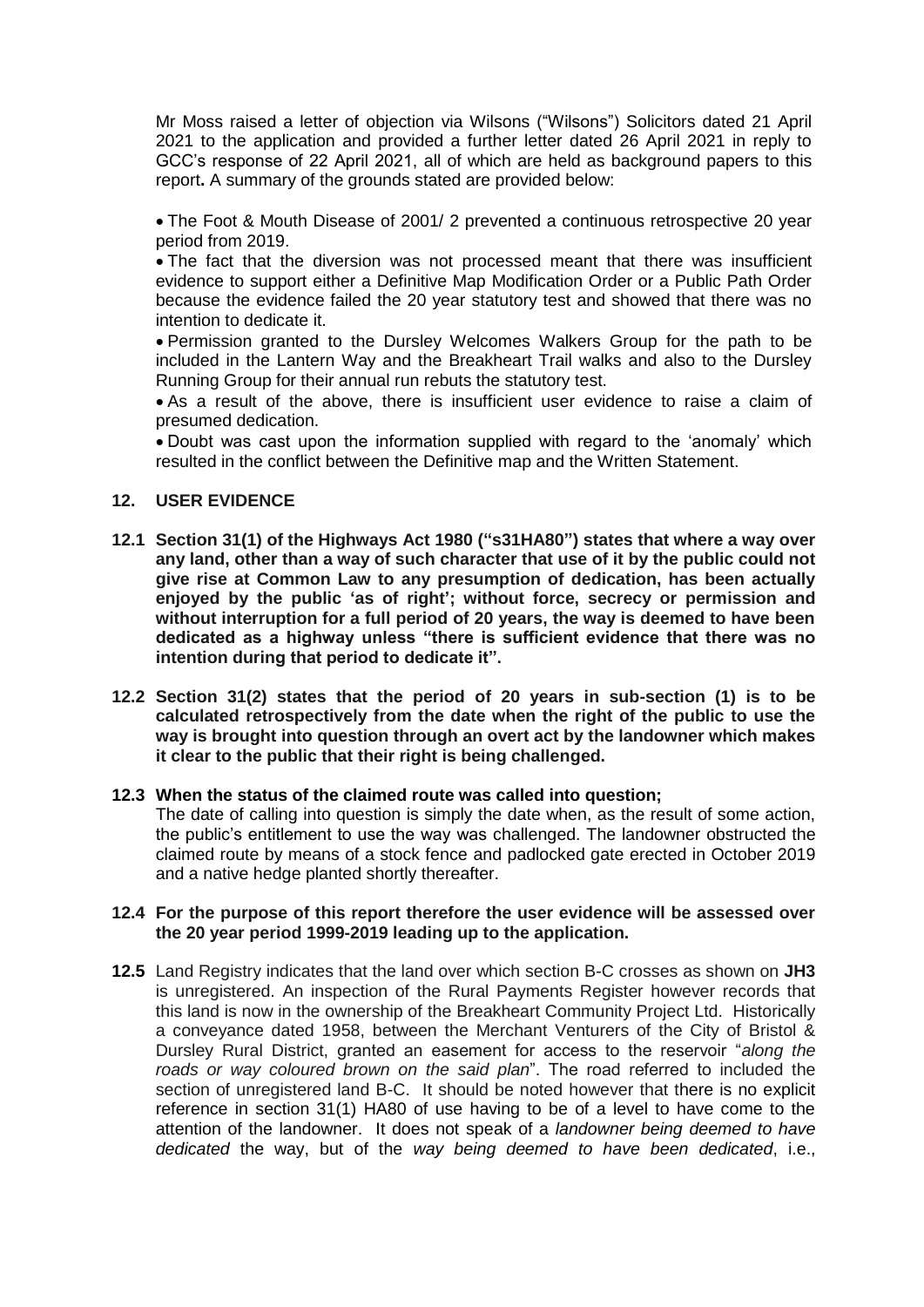irrespective of the existence or non-existence of a person capable of dedicating the paths.

#### **12.6 The extent and nature of the claimed use;**

- **12.7** Under s31HA80, after a period of 20 years user 'as of right', it is presumed that a right of way has come into existence. Where a landowner can produce evidence to show that he has taken steps to prevent the accrual of new public rights of way through use of a route by the public, no such right will be dedicated. Such steps must be overt and make the public aware of the landowner's intentions. The analysis of the user evidence is detailed in the following paragraphs.
- **12.8** It is not essential for the paths or ways to have been used for the full period of 20 years by the same persons; the period may accrue as a result of use by different persons for shorter periods (Davis v Whitby (1974)). Nor does it matter that the use is not continuous in the sense that it may not have occurred every day.
- **12.9** The application was initially supported by the user evidence of 29 individuals, collected on User Evidence Statements ("UES"). A summary of the UESs is attached to this report which is, by necessity, a generalisation, but it provides an insight into the evidence which has been put forward in support of the application. The summary and a useful bar chart of use are held as **JH19 & JH20** respectively**.**
- **12.10**All but three of the 29 individuals identified a path which is largely consistent with the depiction of the claimed route A-B-C as clarified by the applicant and held **JH3.** Most described the path as running between 2 stiles, i.e. A-B, thus falling short by 8m of the termination point C. However, most of the individuals also either drew the path on the accompanying plan extending to point C or supplied grid references which included it. At the start of this report it was stated that the applicant was not expected to be a cartographer. Similarly it would be unreasonable to expect that the individuals who supplied user evidence in support of the application to be either. Individuals who omitted the 8m of path extending to point C completely were contacted by letter of 19 February 2020 seeking clarification. Those who did not respond are identified in the summary as No's 3, 4 &10 and as such their UES' are not included within the overall tally of users.
- **12.11** It was held in Mann v Brodie 1885 that the number of users must be such as might reasonably have been expected, if the way had been unquestionably a public highway. It is generally accepted that in remote areas the amount of use of a way may be less than a way in an urban area.
- **12.12**Use by the remaining 26 individuals dates back to 1969 and all claim use of the path over part or all of the qualifying period; 1999-2019. Of those, 17 claim use of the path over the whole period. All use appears to have been for recreational purposes by individuals on foot only and the frequency of use varies; 4 claimed daily use, 15 claimed weekly use, 3 claimed monthly use and 4 claimed use of the path every few months. In response to Q.6; *how wide is the application route*? There were a variety of responses; 2 individuals did not specify a width, 12 stated 1m (3ft), 4 stated 1.5m (4/ 5ft), 2 stated 2m, 3 stated 3m, 1 stated 4m, one stated walking width and one stated wide enough for two people to walk side by side. Where no evidence exists as to the boundaries of a track, the presumption would be that the way is a "*strip of reasonable width*" *(*Secretary of State for Defence v Percy 1998). The application is for a footpath and thus if councillors are minded to direct that an order should be made, a width of 2m is recommended based on the common law presumption that a path should be wide enough for 2 people to pass and re-pass.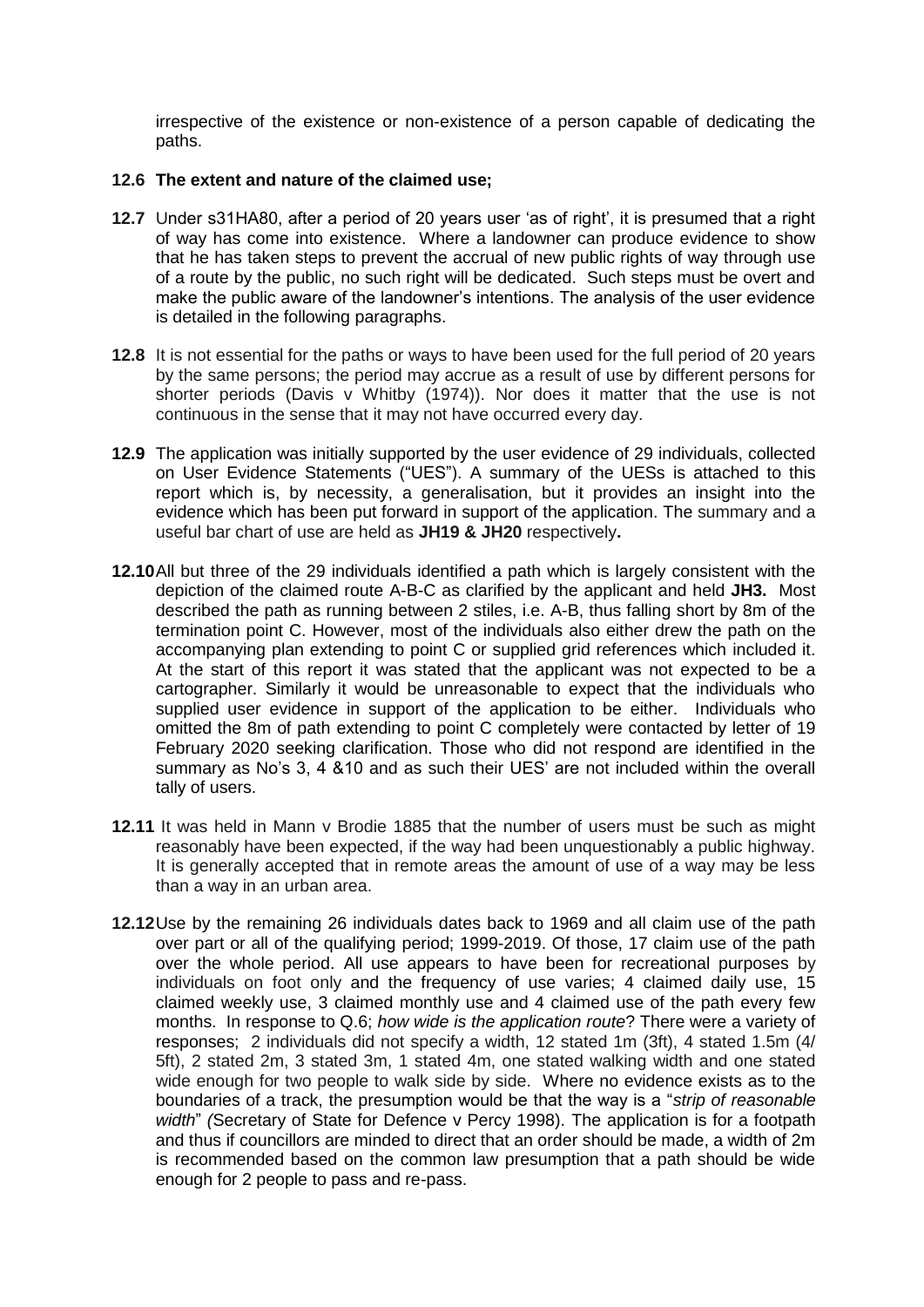- **12.13 Without interruption;** Mr Moss via his legal representative, Wilsons, alleged that the Foot and Mouth Disease ("FMD") 2001/ 2, during which the national public rights of way network was placed under a closure order (in Gloucestershire from 28 February 2001) constituted sufficient evidence of an interruption for the purposes of s31HA80 to rebut the statutory test of presumed dedication.
- **12.14**An 'interruption' for the purposes of s31HA80 is an action taken by the landowner to show that he maintains that the way is not a highway and has no intention of dedicating it as such. The custom of locking a gate to exclude the public once a year is a classic example of this. In Merstham Manor v Couldson and Purley 1932, it was considered that to constitute an interruption, there must be some "*physical and actual stopping up of enjoyment*" of the public's use of the way and it must not be shown to be for any other purpose, i.e., preventing cattle escapes (Lewis v Thomas 1950).
- **12.15**The Planning Inspectorate's Advice Note No.15 considered whether this question. It took the view that FMD did not constitute an interruption because the closure of land did not displace ownership and thus it would be reasonable for an Inspector to take the view that, in a period of 20 years or more, periods of non-use of a way may occur. It states "*Against this background, it does not seem that the temporary cessation of use of ways solely because of the implementation of measures under the Foot and Mouth Disease Order 1983 could be classified as an "interruption" under section 31(1). In addition, whether the failure to remove a Foot and Mouth notice amounts to a challenge/'bringing into question' will depend on the particular circumstances of the case, including who erected the notice and the content of it. The failure to remove statutory notices cannot be taken as a public denial or challenge to the existence of the public rights".*
- **12.16**Kerr J in the High Court judgement in Roxlena 2017 criticised the Planning Inspectorate's advice note on FMD. He nevertheless acknowledged that there was enough evidence of use of the paths that the 'reasonably alleged' test was sufficiently met without investigating the extent of abstinence of use during the FMD outbreak. Therefore his finding on the question of FMD and interruption was *obiter*. The Court of Appeal 2019 reached the same conclusion on the 'reasonably alleged' test, and did not dwell on the question of FMD and interruption. Lindblom LJ (with whom the rest of the court agreed) recited but did not endorse (nor depart from) Kerr J's finding in the court below on the question of FMD and interruption.
- **12.17**The Planning Inspectorate was challenged on their position regarding FMD by Mr Alan Kind, a consultant on public rights of way issues for over 30 years and editor of 'Byways and Bridleways Trust' journal following the Roxlena case. The response to him dated 8 December 2017 was as follows "*Re: Advice Note 15: 'Breaks in user caused by Foot and Mouth Disease'. Thank you for your letter of 3 December addressed to the Director, which has been passed to me for reply. In light of the contents of your letter, and email, I have discussed the matter with DEFRA and agreed my reply. We have noted Mr Justice Kerr's comments in para 73 of the judgement, that he did not agree with the proposition in the Advice Note. Since his view was not essential to his decision in the Judicial Review of a decision made by Cumbria County Council, in which he dismissed each of the four grounds of the Claimants' case, neither DEFRA nor PINS will be taking any further action".* To date, the Planning Inspectorate stands by Advice Note No.15 and has not withdrawn it.
- **12.18**The claimed path subject to this application, not being an official public footpath, was not subject to DEFRAs national closure of public rights of way and Gloucestershire County Council did not supply FMD closure notices for land which was not part of the existing PROW network. No evidence has been submitted by users, or indeed by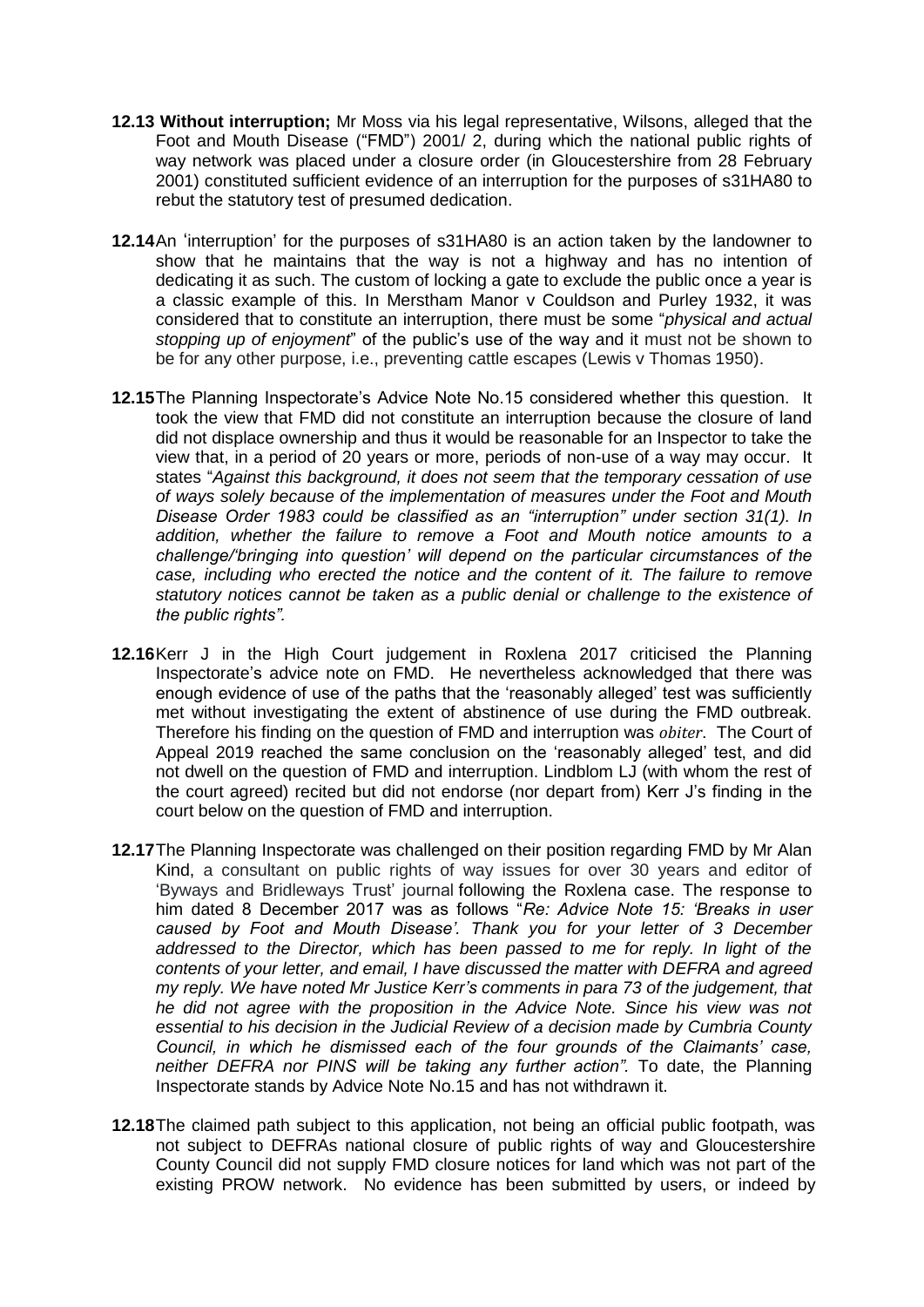members of North Nibley Parish Council or the Ramblers' Association, to show that they were prevented by the landowner from using the path over this period, whether by word of mouth, notice or by physical obstruction. Following the guidance provided by DEFRA and the Planning Inspectorate therefore, this report does not accept that FMD acted as an interruption capable of rebutting a statutory claim of presumed dedication.

- **12.19Use 'as of right' (without force, secrecy or permission);** for a claim to give rise to a presumption of dedication, user must be without force, secrecy or permission. Use that complies with these three requirements is termed user 'as of right'. The House of Lords in *R v Oxfordshire County Council, ex parte Sunningwell Parish Council* [2000] 1 AC 335 *(Sunningwell)* reasserted an ancient principle namely, that if sufficient people carry on an activity openly and for long enough without anyone trying to stop them, it is right and proper that the activity should be treated by the law as having a lawful origin. The House of Lords held that it was only necessary to prove that they have made use of the paths without resort to force, secrecy and as if they had a right to do so – that is, without having been granted any licence/ permission by the landowner.
- **12.20** There is no evidence that use of the claimed path has been by force or in secrecy.
- **12.21**Permission Mr Moss alleges that this claimed path has been used by express permission, thus defeating the 'as of right' part of the statutory test. It is claimed that the landowner granted permission to the following organisers to use the path;
	- Lantern Way; set up by 'Dursley Welcomes Walkers' in August 2015
	- Breakheart Trail; set up by 'Dursley Welcomes Walkers' in 2016
	- Dursley Running Club set up the Dursley Dozen Run which incorporated the claimed path in 1989. The run takes place annually in early February.
	- "*12 Favourite Walks in the South of Gloucestershire*"; 1995 & 2007 editions South Cotswold Ramblers' Group ("RA")
- **12.22**The law draws a distinction between acquiescence by the owner on the one hand and licence or permission on the other. Use, which is by acquiescence of the landowner is 'as of right' and passive toleration is all that is required to evidence this. However, a path used with express permission and thus not 'as of right' would mean that a landowner was granting the public a temporary, revocable license but with the intent that it should not be permanently dedicated as a public right of way. To rebut the 'as of right' test therefore, involves some positive act or acts on the part of the landowner to show his intent.
- **12.23**This report acknowledges that these trails, walks and the run have been promoted by the organisers for years. It is also acknowledged that permission has been sought privately from the previous landowner, Mr Pegler, although no evidence of this has been submitted.
- **12.24**It does not follow however that the issuing of express/ implied permission to specific parties demonstrates a wider lack of intention to dedicate to the public at large (Beresford Trustees v Secretary of State for the Environment and Cumbria CC, 1995).
- **12.25**When considering the Dursley Dozen Run and the RAs walks booklets, no evidence has been submitted to show that the 'permission' was communicated to the public. In R v SSETR ex parte Dorset County Council 1999 Dyson J was not satisfied that a landowner's letter to DoE, passed to the County Council but not communicated to the users, satisfied the spirit of s31HA80. The test to be applied is that enunciated by Denning LJ in Fairey v Southampton County Council 1956. Dyson J's interpretation of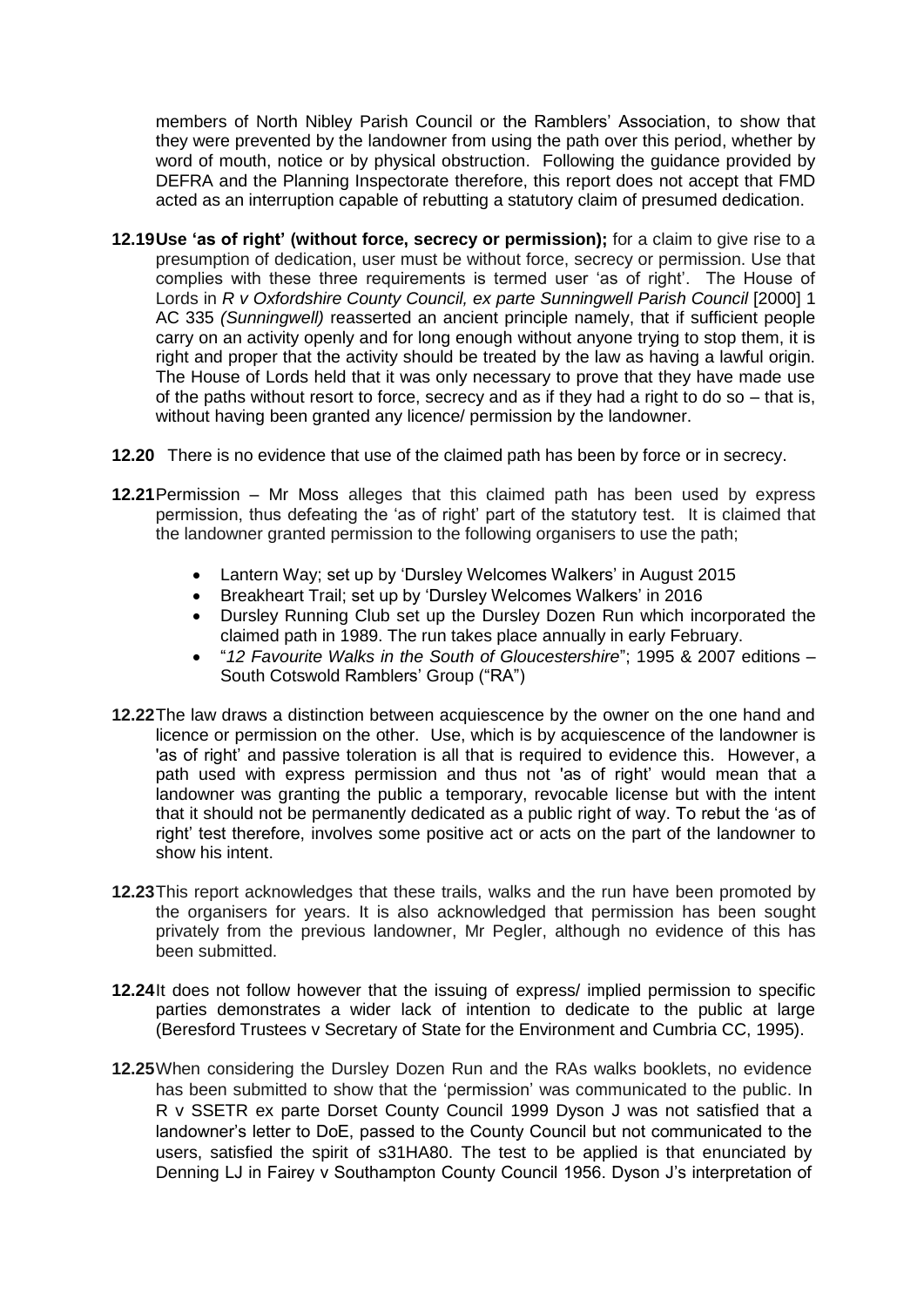that judgement is that; "*Whatever means are employed to bring a claimed right into question they must be sufficient at least to make it likely that some of the users are made aware that the owner has challenged their right to use the way as a highway."* 

- **12.26**Dursley Running Club did not advertise the permission as part of their online promotion of the event or by means of physical notices along the claimed path itself. An email was received from Mark Clarke, a member of the Dursley Running Club on 23 March 2021. He said "*I contacted Graham Hawkins, a long term member of Dursley Running Club and one of the organisers of the Dursley Dozen. He confirmed that the race started about 30 years ago. He also gave me the telephone number of the original organiser, Trevor Lewis. I immediately contacted Trevor and we had a long telephone conversation. Trevor confirmed that he wrote to the previous landowner, Mr Pegler, in advance of each race over a period of about 10 years. He did this 'out of courtesy' given that this was a public event, involving many runners, which could cause some disruption. Importantly though, he also contacted all the other landowners over whose land the race was run irrespective of the status of each path/track".*  Further, the organisers did not seek to prevent the public from using the path during the run. Mark Clarke advised in an email of 1 April 2021 "*members of the public not participating in the Dursley Dozen were not prevented from using route at the same time. I marshalled at two separate places and on several occasions walkers would turn up and I would just warn them that the race was taking place and that there would be a lot of runners".*
- **12.27**With regard to the RAs walks booklets, there is no mention within either edition; 1995 or 2007, that use of the claimed path was by permission. A comment made by Mr Heaton, S.Cotswold RA Footpath Secretary however, in a letter dated 20 August 2001, which can be read in full at paragraph 10.42 of this report, appears to contradict this statement. He described the claimed path in the following way "…*in this case the unofficial permissive route is far preferable".* However he then admitted *"… we have been unable to discover who the landowner is….".* This comment casts doubt on whether permission was sought from the landowner to include the claimed path within the walks booklets and it follows that 'permission' in this context cannot rebut a claim of presumed dedication.
- **12.28**The action of privately seeking permission to use the claimed path as part of the Dursley Dozen's annual run or by the RA as part of their walks booklet, but not communicating this to the public would not constitute sufficient evidence of use by 'permission' thus defeating the 'as of right' test.
- **12.29**Unlike the Dursley Dozen Run or the RA's walks booklets, the Lantern Way and the Breakheart Trail, produced by 'Dursley Welcomes Walkers', both advise the public that use of this claimed path is with the landowner's permission and thus in the light of previous statement might be expected to constitute sufficient evidence to defeat a claim of presumed dedication. Mr Ashbee, a member of Dursley Welcomes Walkers, was responsible for seeking the landowner's permission to incorporate the path within the walks. He supplied user evidence and is identified as No 22 in the summary. In response to Q.12; 'Did the owner give you permission to use the application route?' he confirmed *"Yes"… "Owner said to me by telephone he allowed the path to be used and I could sign it as part of a new route called the Lantern Way – about 2014".*
- **12.30**However it is again important to consider the context in which the word permission has been used. The Ramblers' Association was one of the consultees for this application. Malcolm Taylor, present secretary to the S. Cotswolds RA Group was asked to respond. He in turn contacted Chris Cherry, Chairman of 'Dursley Welcomes Walkers'.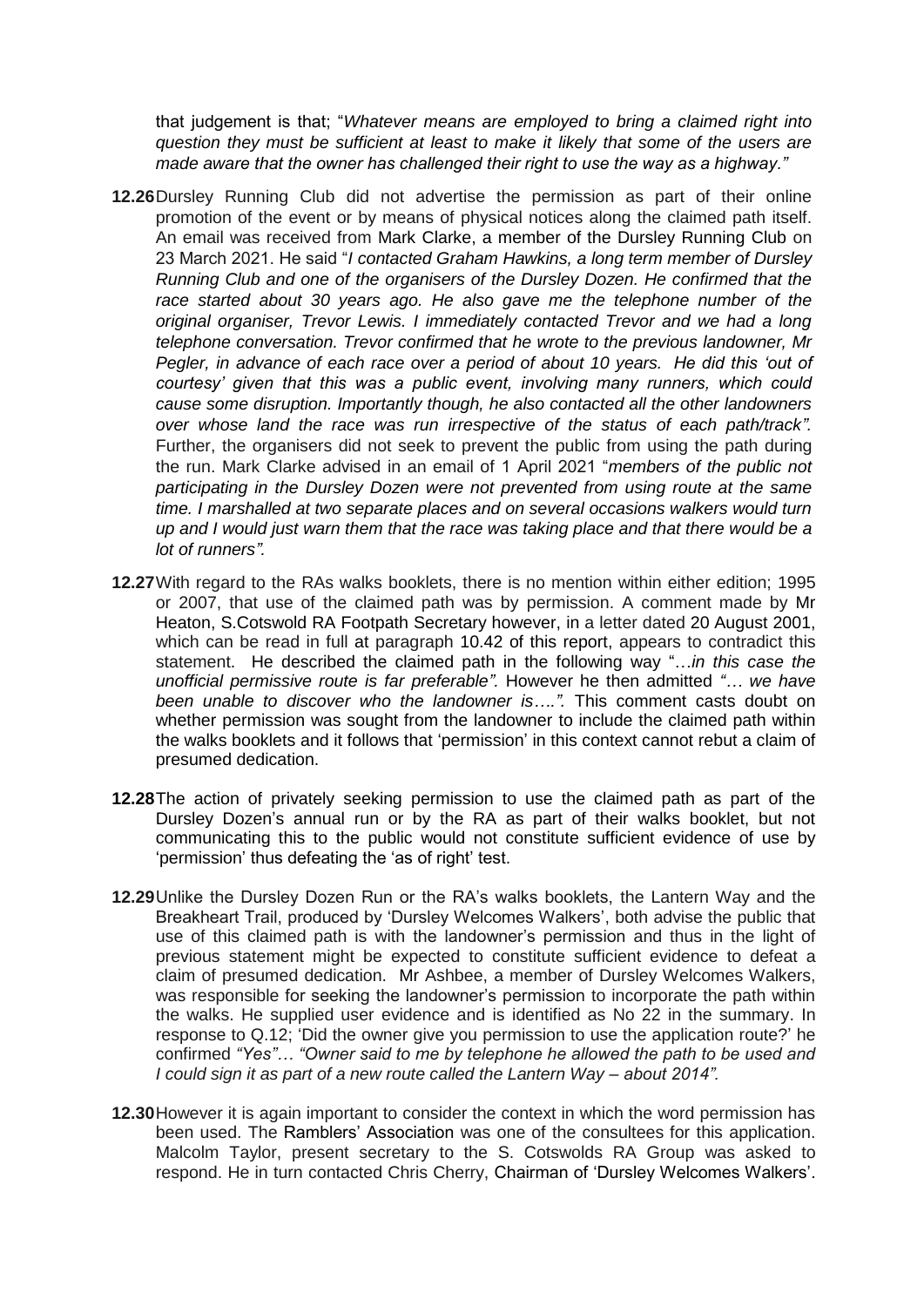Chris responded to him on 1 March 2021 (can be read in full at paragraph 11.5 of report); - From *the Dursley Welcomes Walkers aspect - when we conceived the idea of The Lantern Way our aim was to put this route onto Public Rights of Way wherever possible, if it was not possible to be on a Public Right of Way then we would seek permission from the landowners to route the path across there land. In the case of this field a telephone conversation was held with the landowner of the time (Mr Denis Pegler) and he gave permission for our Lantern Way Walkers to cross his field, he also went on to say that the route would become a public footpath* (Case Officer's emphasis).

- **12.31** Chris Cherry responded to GCC direct by email on 15 March 2021 to explain "*When Dursley Welcomes Walkers looked at the planning for our Lantern Way walk we were keen to ensure that the walk remained on Public Rights of Way wherever possible and if the walk route did use paths that were not a PRoW then we should contact the landowner and seek permission. David Ashbee has already written to you (*Case Officer's addition; 1 March 2021 – recorded in paragraph 11.3 of report) *to say "I was told by a Nibley councillor that the landowner Mr Pegler was aware that people used the route and gave me his phone number. When I spoke to Mr Pegler, he said that as far as he was aware, the path was now an official right of way. Rights of Way told me the proposal had stalled, perhaps on grounds of cost. So on our leaflet we had to declare it as Permissive. But Mr Pegler had no objections and seemed to think its status had already been changed* (Case Officer's emphasis). *Your records should show that he applied - that would be prior to 2014". "Having obtained this permission we proceeded with our plans for The Lantern Way".*
- **12.32**Whilst granting permission for the claimed path to be included in the walks leaflets, Mr Pegler's direct remarks to Mr Ashbee, show that he considered the claimed path to be an official public footpath. This may be based upon the fact that 7 years previously in 2007, he had been contacted by Sarah Ellis (Macaulay-Lowe) a Public Rights of Way Officer to ask him if GCC could divert part of CNN9 onto his land along the route of the claimed path. This was to address the anomaly explained at the start of this report which had resulted in a conflict in the DMS. An email on file from Sarah to her Line Managers dated 19 February 2007 (can be read in full in paragraph 10.37 of this report) states "*I met with Mr Pegler today and explained the situation. Although this has been going on for a very long time, he was only made aware of this just before Christmas when I wrote to him. He will accept the diversion onto his land if we give him some compensation…The stiles at either end are not in a good condition and would need replacing with kissing gates. Mr Peglar would be happy for kissing gates to be installed".* Shortly after this Sarah transferred to the Public Rights of Way Operations team and it seems that this diversion was overlooked.
- **12.33** GCC's internal files also hold a letter dated 4 November 2003 written by Mr Powell, North Nibley Parish Councillor, following a meeting with GCC representatives in October 2003 when they all agreed that the best way to resolve the anomaly was to officially divert part of CNN9 to the route being used – the claimed path. He met Mr Pegler and secured his agreement to divert the path at GCC's expense to resolve the anomaly. He wrote "*The route walkers have taken since the reservoir and its access road was built is directly across the field 920a* (Case Officer suggests that it should read 720a) *from the stile behind the quarry to the gate of the access road. On the northern side of that vehicular gate is a post and rail fence, about three feet long that the walkers use as a stile to enter the lane. From there they either turn down the bank on CNN10 to the pub or turn left on CNN10 out to the road. I have spoken to Mr Pegler and he is quite happy with the situation as currently walked and I have explained that you will contact him before taking the necessary steps to regularise the situation. I am presuming that your office will bear the cost of sorting out this anomaly from the past".*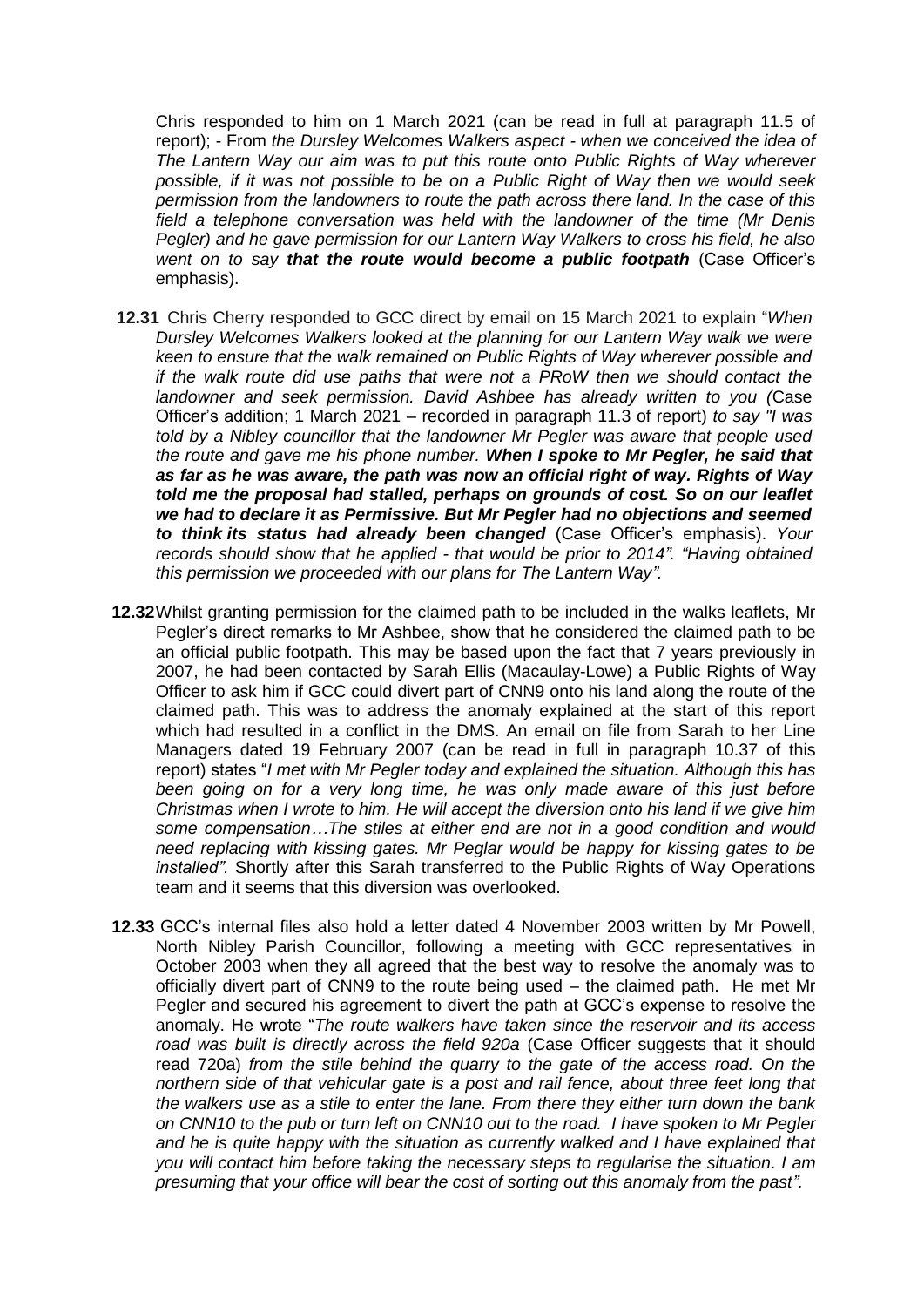- **12.34** Mr Pegler's 'permission' for the claimed path across his land to be included in the Lantern Way and the Breakheart Trail was not based upon a temporary license which could be revoked at will whilst retaining his intention of not permanently dedicating the path. His direct comments to Mr Ashbee indicate that he was under the impression that the GCC sponsored diversion had been processed and the path had been dedicated as an official public footpath. Mr Pegler in effect rebutted the allegation himself that use of the path was by permission and thus not 'as of right'. The fact that the diversion had not taken place or that no compensation had been paid is irrelevant. Following the launch of the walks, he did not punctuate the public use of the path across his land by occasional closures or notices. Whilst aware of the use to which the land was being put, he took no action to deter it. Mr Ashbee's statement suggests that the decision was taken by the organisers, in good faith, but independent of the landowner, to use of the word 'permission' within the description of the Lantern Way and Breakheart Trail, perhaps because they did not want to misrepresent the status of the path. Mr Ashbee stated in response to Q.13 of his UES; "*I knew from maps that it (claimed path – officers clarification) was not a PROW.*" A better word to describe the claimed path within the leaflets may have been 'unofficial'. They did not however reflect the landowner's view with regard to the path and therefore use of the word 'permission' in the walks description in this context is not considered sufficient evidence to rebut the 'as of right' test.
- **12.35** Members of the public claiming use of this path were asked in Q.12 of the UES; "*Did the owner give you permission (or did you seek permission) to use the application route*?" 24 out of the remaining 26 individuals responded "No".
- **12.36** The 2 who responded "Yes" were;
	- Mr Ashbee, identified as No. 22 in the summary. His permission, as discussed in the last few paragraphs was for use of the claimed path as part of the Lantern Way. We have seen however that this permission was not temporary or dependant upon the path not being dedicated as a permanent highway.
	- Mr Pagett, identified as No.16 in the summary. He responded; *previous owner, Dennis Pegler always gave permission to walk over the land.* In a conversation with Mr Pagett on 23 March 2021, he clarified that his father worked for Mr Pegler and the families got on well to the point that no permission was necessary. The case officer asked; did he ask Mr Pegler for permission? He responded that he never did - Mr Pegler was happy for people to walk anywhere.
- **12.37** The issue of use of the claimed path by the public is probed further by the following questions within the UES.

Q.10 asks; *have you ever seen signs or notices suggesting whether or not the application route is a public right of way? (*prior to the 2019 permissive path signs);

- Mr Snell, identified as No.26 in the summary stated "*Yes- marked public footpath by both stiles marked on the map since I've been using it between 1977 and 2019*".
- Mr Scragg, identified as No.23 in the summary stated "*yes – public footpath arrow on both stiles".*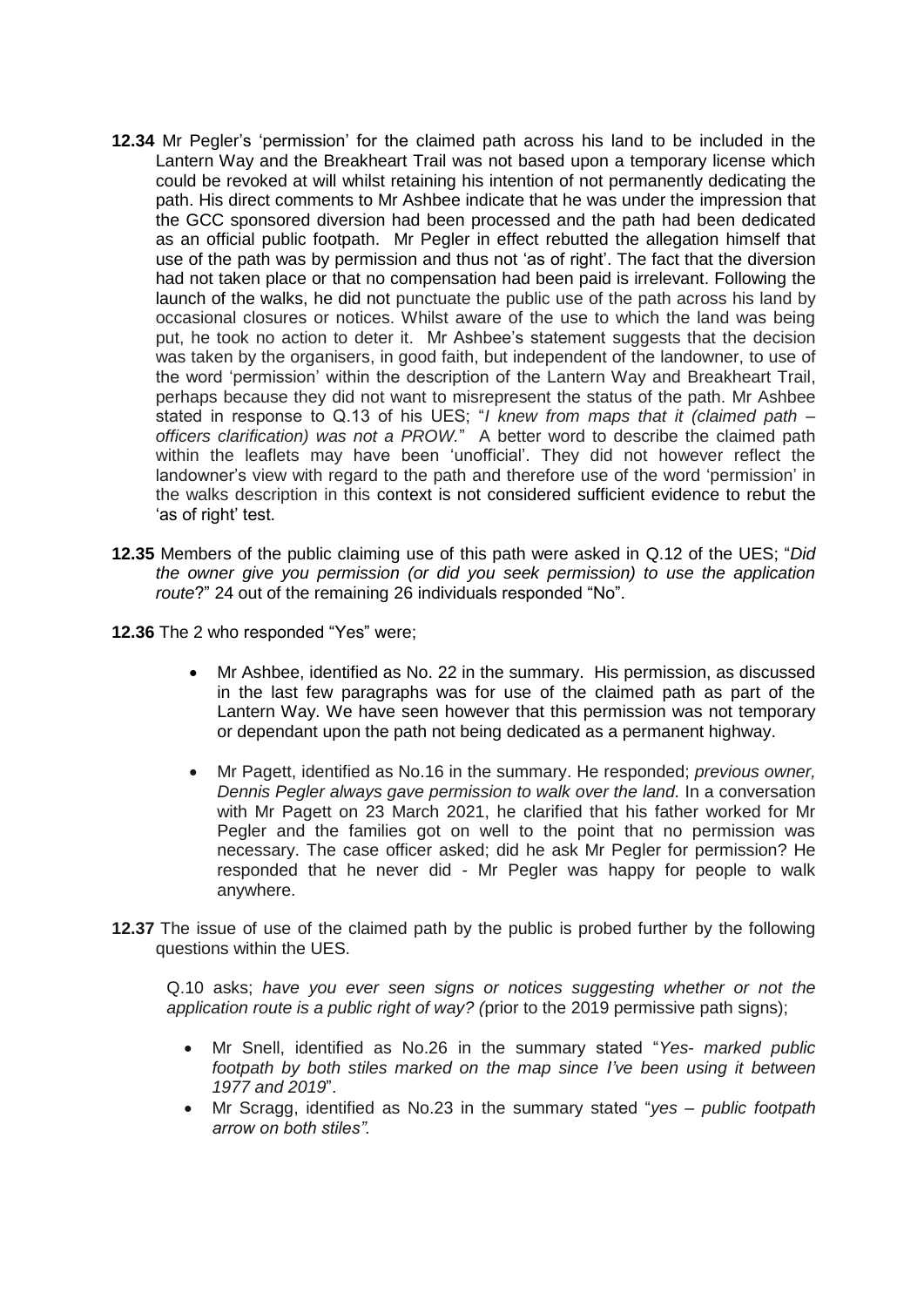- Mr Chaplin, identified as No.12 in the summary said *"yes- there was a sign on the stile post on entry to the field from the track marking it as the Lantern Way which was removed prior to the new permissive foot path sign".*
- Ms Blitz, identified as No.2 in the summary said *"Yes – Gloucestershire County Council Public Footpath signs were in place both sides of both stiles indicating a public right of way. Also Jubilee Way and lantern Way signs".*
- Mrs Gibb (applicant) identified as No.1 in the summary said *"Yes- Signs PROW, Lantern Way and also Jubilee Circular Walk, until September 2019 and then permissive sign was introduced".*
- **12.38** In response to Q.13; *has anyone ever told you that the application route was not public*? No one responded 'Yes'. Mr Ashbee commented however that "*I knew from maps it was not prow*".
- **12.39** The responses above indicate that the public did not consider that they used the path with permission or that they required it. The following comments taken from the UES in response to Q.17; *Please give us any further information which you consider would be helpful in reaching a decision"* provides an appreciation of how the path is viewed.

Mrs Watts, identified in the UES summary as No. 14, responded; "*This footpath is well worn by many many years of usage. It is very distinctive within the field. Generations of people have walked this without any problems and it has been passed on as a walk with lovely views".* 

Ms Price, identified in the summary as No. 10, responded; "*The footpath in question has been well used for years by local walkers"* 

Mr Heaven, identified in the summary as No. 8, responded; "*I thought if a path was regularly use be a member of the public over a certain No of years it automatically became a public footpath".* 

Ms Maynard, identified in the summary as No. 7, responded; "*The footpath has been well used by generations of walkers- the dip in the field, made by thousands of footsteps, is testament to this".* 

Mr Swift, identified in the summary as No. 6, responded; "*As stated in my previous*  answers, I and many others have used the path for walking/ dog walking using *access through the stiles provided ……..Always unmolested by landowners or Council officials".*

Mrs Russell, identified in the summary as No. 3, responded; "*I have walked this route for over fifty years and made many friends along the way. At no time did I think it was not a right of way".* 

The Applicant, Mrs Gibbs, identified in the Public Right of Way User Evidence Statement ("PUES") summary as No. 1, responded; *"…..I first noticed in September 2019 when notices were erected with Permissive path and instructions of use. Other signs – Public Rights of Way, The Jubilee Circular Walk and Lantern Way were removed. As I had been walking this path for over 50 years I decided to do a bit of research and was informed that the original path CNN9 was by the reservoir but this wasn't accessible due to Severn Trent sometime in the 70s fencing it off. I have also approached the other end of CNN9 and find no signs or evidence of a PROW. I then had a chat with Mrs Margaret Owens who with her husband Gordon has farmed the*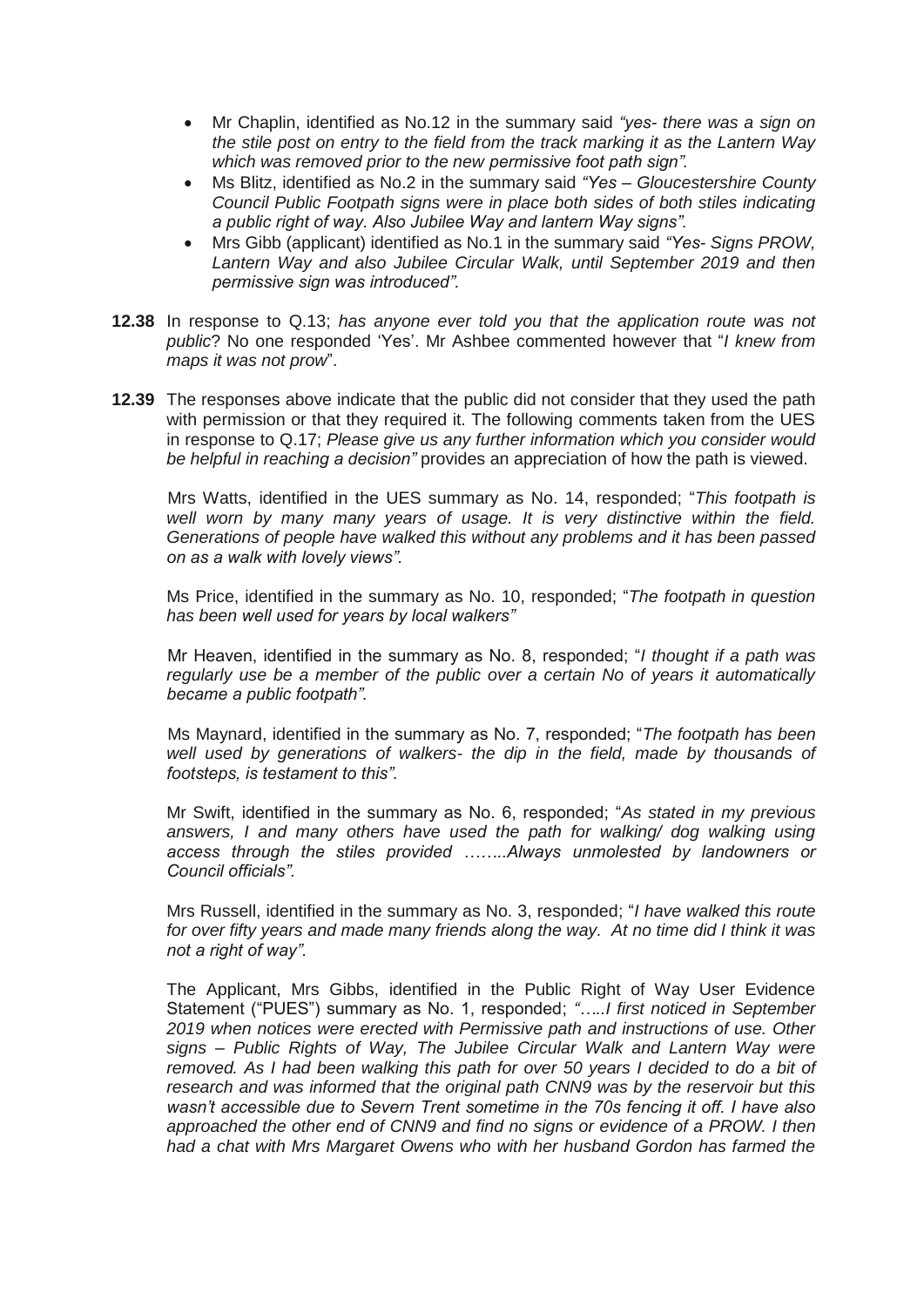land for 50 years and she had no knowledge of the original path and informed me that *it was not on their deeds.* 

*The path that I and others have been using from stile to stile has now been fenced off and the Permissive path takes you around the edge of the field with two padlocked gates and bushes and trees planted around the perimeter so this beautiful view that has been enjoyed by many will be lost forever. I also noticed recently that new Lantern Way signs had been put up on the stiles but they had been removed soon after."* 

#### **12.40 USER EVIDENCE CONCLUSION**

- **12.41** GCC's internal files show that members of North Nibley Parish Council and the Ramblers' Association used the claimed path for many years and in the case of the parish, use is noted as starting from the construction of the reservoir and access track in the late 1950s (based upon the 1958 easement referred to in paragraph 12.5). None of their correspondence however reflected concern with regard to any actions or attempts on behalf of the landowner to prevent or obstruct their use of it. As stated in this report, both agencies could have pressed GCC to re-open the official route of CNN9 but the correspondence showed that they continued to urge GCC to process the diversion of the eastern end of CNN9 to the route used, i.e. the claimed path, thus making it an official public footpath. Mr Pegler agreed to the proposed diversion of the eastern end of CNN9 to the field in his ownership. Conversations with the organisers of the Lantern Way indicate that he considered that the diversion process was complete. Stiles have been recorded at each end of the path on which public footpath waymarks were attached for many years. No evidence has been shown that the landowner physically or verbally obstructed use of the path. Together with the UES of the 26 individuals who claim use 'as of right', and without interruption for over 20 years, this report considers that the user evidence in this rural location would support a case of deemed dedication as a public footpath.
- **12.42 Whether there is evidence of a lack of intention to dedicate a public right of way;** "Intention to dedicate" was considered in *Godmanchester 2007,* which is the authoritative case dealing with s31HA80. In his leading judgement, Lord Hoffmann approved the obiter dicta of Denning LJ (as he then was) in *Fairey v Southampton County Council* [1956] who held "*in order for there to be 'sufficient evidence there was no intention' to dedicate the way, there must be evidence of some overt acts on the part of the landowner such as to show the public at large – the people who use the path…that he had no intention to dedicate*".
- **12.43** The 'sufficient evidence' must be inconsistent with an intention to dedicate, it must be contemporaneous and it must have been brought to the attention of those people concerned with using the way.
- **12.44** The current landowner alleges that FMD constitutes an 'interruption' and the promoted use of the path by 'permission' in walks leaflets and booklets for tourists, walkers and the like are considered to be sufficient to rebut a claim of presumed dedication. This is rejected for the reasons set out in the previous paragraphs.
- **12.45** In addition to the evidence submitted within the UESs, the promoted use of the claimed path via the walks leaflets and booklets is evidence of user by the public of such a volume that the landowner could not have been unaware of it even of he had not been approached by the organisers of events and walks. The physical characteristics of the path demonstrate the landowner's acquiescence. The applicant, Mrs Gibbs, noted PROW waymarks on the stiles at either end of the path throughout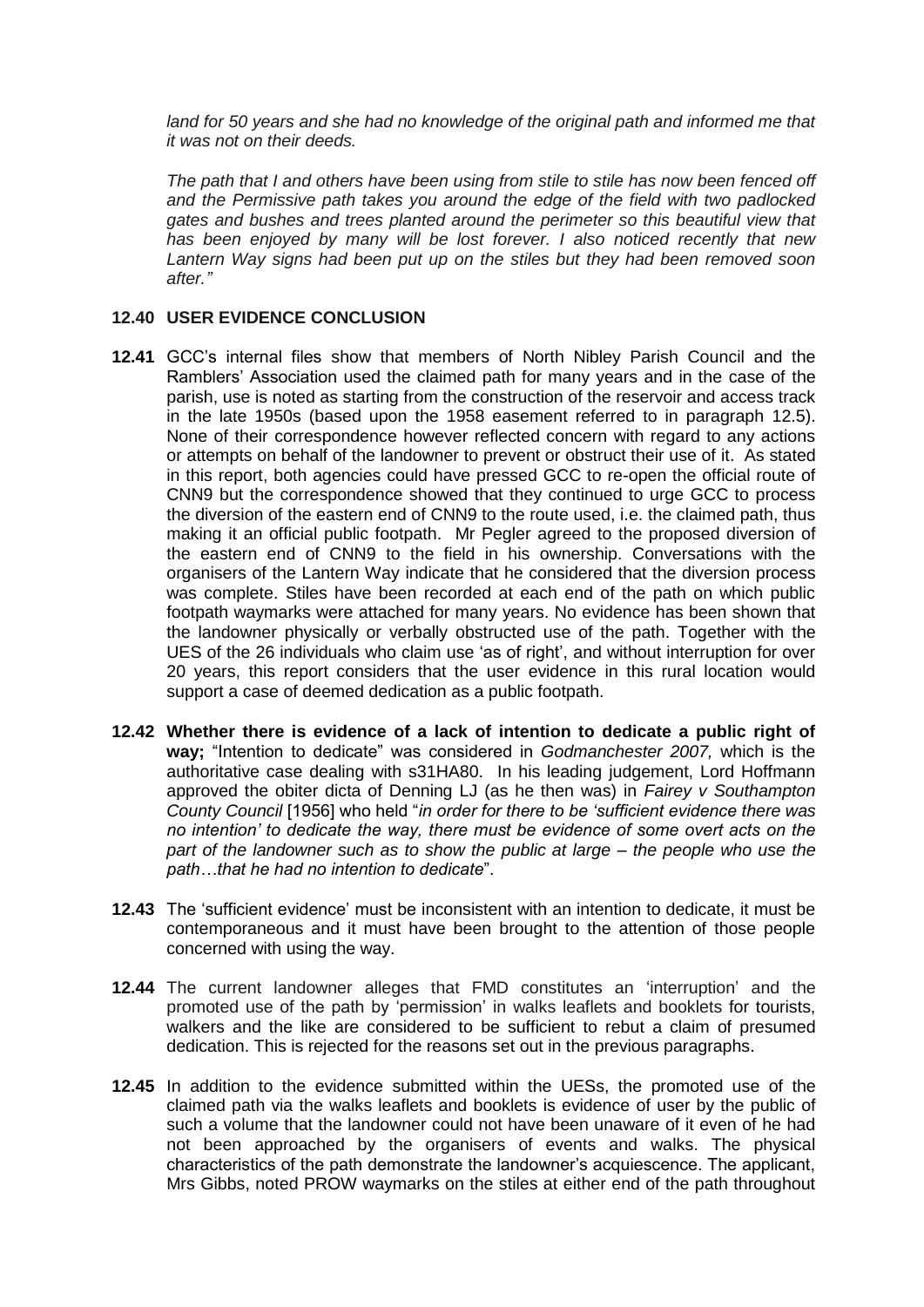her use of the path which dates back to 1972 and Mr Snell noted similar signs throughout his use from 1977. Stiles at each end of the path were noted by Mr Peace who claimed use of the path from 1969.

- **12.46** Considering the qualifying period 1999-2019, no evidence has been submitted to show that any 'overt' action was taken by the landowner to challenge the public's use of the claimed way or to indicate to them that he had no intention of dedicating the path, whether verbally, by notice or by physical obstruction. This report has shown that the converse is true – the outward appearance of the landowner's action is of acquiescence over a long period. Further, in 2003 & 2007 he agreed to dedicate the path as an official public footpath and considered by 2014 when approached by one of the organisers of the Lantern Way, that it had become so.
- **12.47** It is suggested therefore that the evidence is sufficient to show, that a public footpath is reasonably alleged to subsist over the claimed route and should be recorded on the definitive map and statement.

#### **13. COMMON LAW**

- **13.1** This application can also be considered at common law. The principals for statutory dedication with regard to use, i.e., by the public, 'as of right'; without force, secrecy or permission & without interruption equally apply at common law. The question of dedication is purely one of fact and public user is no more than evidence, which has to be considered in the light of all available evidence. Public use will not, therefore, raise the inference of dedication where the evidence in its totality shows that the public right of way status was not intended. The claimed use must be sufficient and will therefore vary according to the particular circumstances of the case.
- **13.2** This report suggests that the Pegler family, who owned the field over which the claimed path crosses from 1939, knew of and acquiesced in the use of the path by the public. Unlike the statutory test, the total period spanned by the user evidence can be considered at common law.
- **13.3** This would include;
	- Stiles with official public footpath waymarks at either end of the path noted by Mr Peace from his use of the path in 1969.
	- The evidence of use submitted by individuals in their UES covers a period of 50 years from 1969 until 2019 when the public's right to use the path was challenged. Even considering the 32 years prior to 2001, there have been 19 individuals who claimed use 'as of right' and 'without interruption' of the path. Of those, 9 claimed use of 20 years or more and 2 claimed more than 30 years use.
	- Walkers using the RAs' 1995 promoted walks booklet, for which it is doubtful that the landowner's permission was secured based upon the fact that he was unknown to them.
	- The documented use from the late 1950s, referred to by Mr Powell on behalf of North Nibley Parish Council in his letter of 4 November 2003 when he stated that the claimed path was "*the route taken since the reservoir and its access road were built"* (based upon the 1958 easement referred to in paragraph 12.5 of this report).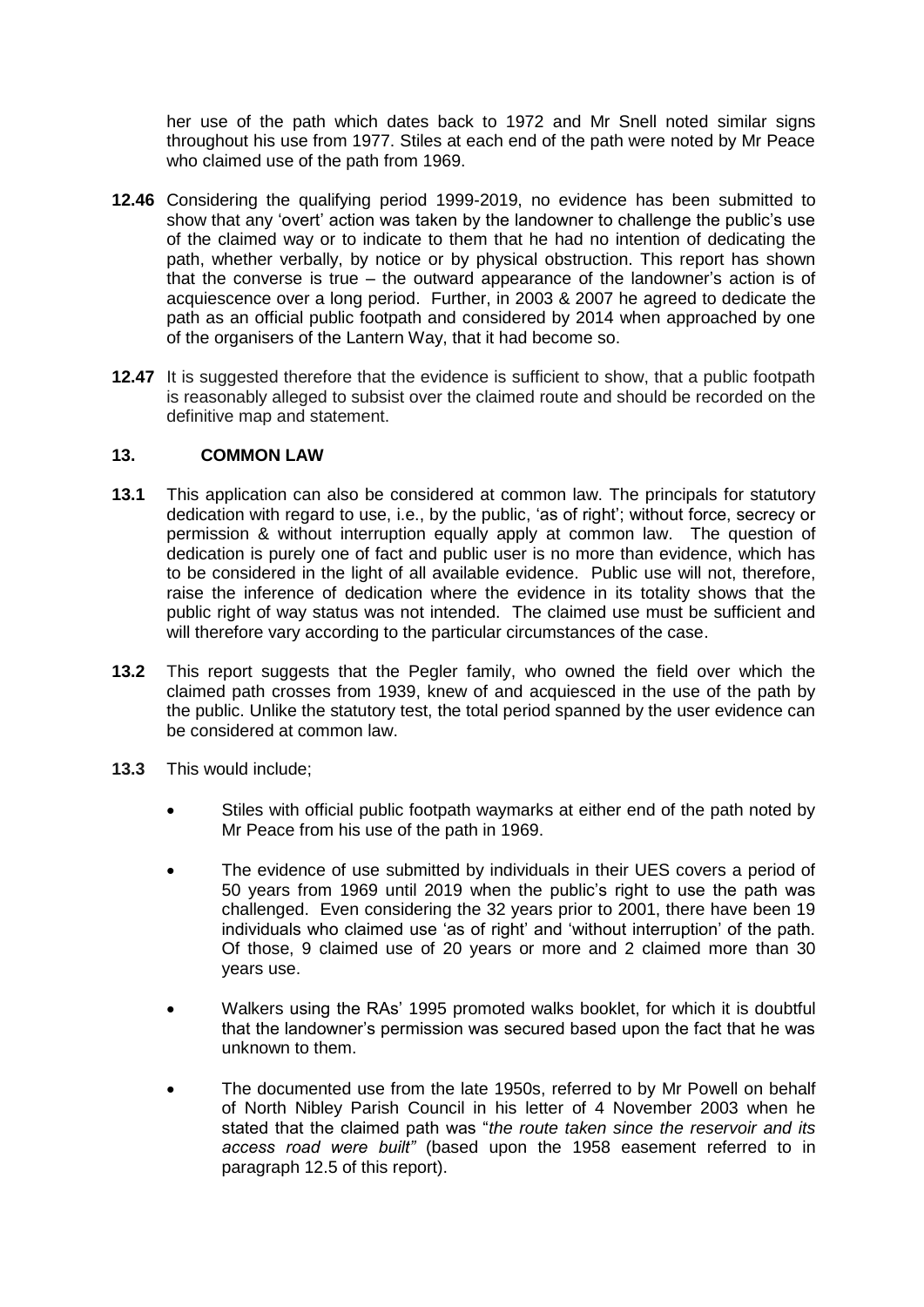- Signed and dated photos taken by Mr Powell of the claimed path taken on 23 December 1999.
- The letter of 20 August 2001 from Mr Heaton, RA secretary, who stated that *"I have used it personally for over 20 years without let or hindrance".*
- **13.4** This use is considered sufficient to represent 'acceptance by the public', one of the pre-conditions for the creation of a highway at common law.
- **13.5** It is re-iterated that there is no evidence that any permission granted by the landowner to the Ramblers Association for their 1995 walks booklet and the organisers of the Dursley Dozen Run which started in 1989 was communicated to the public and thus would not rebut the 'as of right' test.
- **13.5** The lack of 'overt' action taken by the landowner to rebut any suggestion of dedication such as erecting physical barriers, installing notices stating that the route is not a public right of way or turning people back represents the other pre-condition for the creation of a highway at common law; implied dedication.
- **13.6** The available evidence suggests that there has been a route corresponding to the claimed path dating back to the late 1950s which the public has used on foot, as of right and without interruption thus giving rise to an inference of dedication at common law.

#### **14. CONCLUSIONS**

- **14.1** Section 53(3) (c) (i) of the Wildlife and Countryside Act 1981 relates to the discovery by the Authority of evidence that shows that a right of way that is not shown on the map and statement subsists, or is reasonably alleged to subsist, over land in the area to which the map relates.
- **14.2** Paragraph 12 of Annex B of the Department of Environment Circular 2/93 states that before making an order the surveying authority must be satisfied that the evidence discovered by the Council, when considered with all other relevant evidence available, shows that the Definitive Map and Statement require modification because a right of way which is not shown on the map and statement subsists, or is reasonably alleged to subsist. The relevant tests are now set out in section 4.4 of the Defra Rights of Way Circular 1/2009, version 2 (October 2009) and discussed below.

## **14.3 THE TESTS**

- **14.4** R v SSE ex parte Bagshaw and Norton 1994: explained that s53(3)(c)(i) involves consideration of two tests;
	- (1) *Test A:* Does a right of way subsist? Test A requires clear evidence in favour of the applicant and no credible evidence to the contrary.
	- (2) *Test B:* Is it reasonable to allege that a right of way subsists? For this possibility to arise it will be necessary to demonstrate that a reasonable person, having considered all the relevant evidence available, could reasonably allege a right of way to subsist. If there is a conflict of credible evidence, but no incontrovertible evidence that a right of way could not be reasonably alleged to subsist, then it is reasonable to allege that one does.